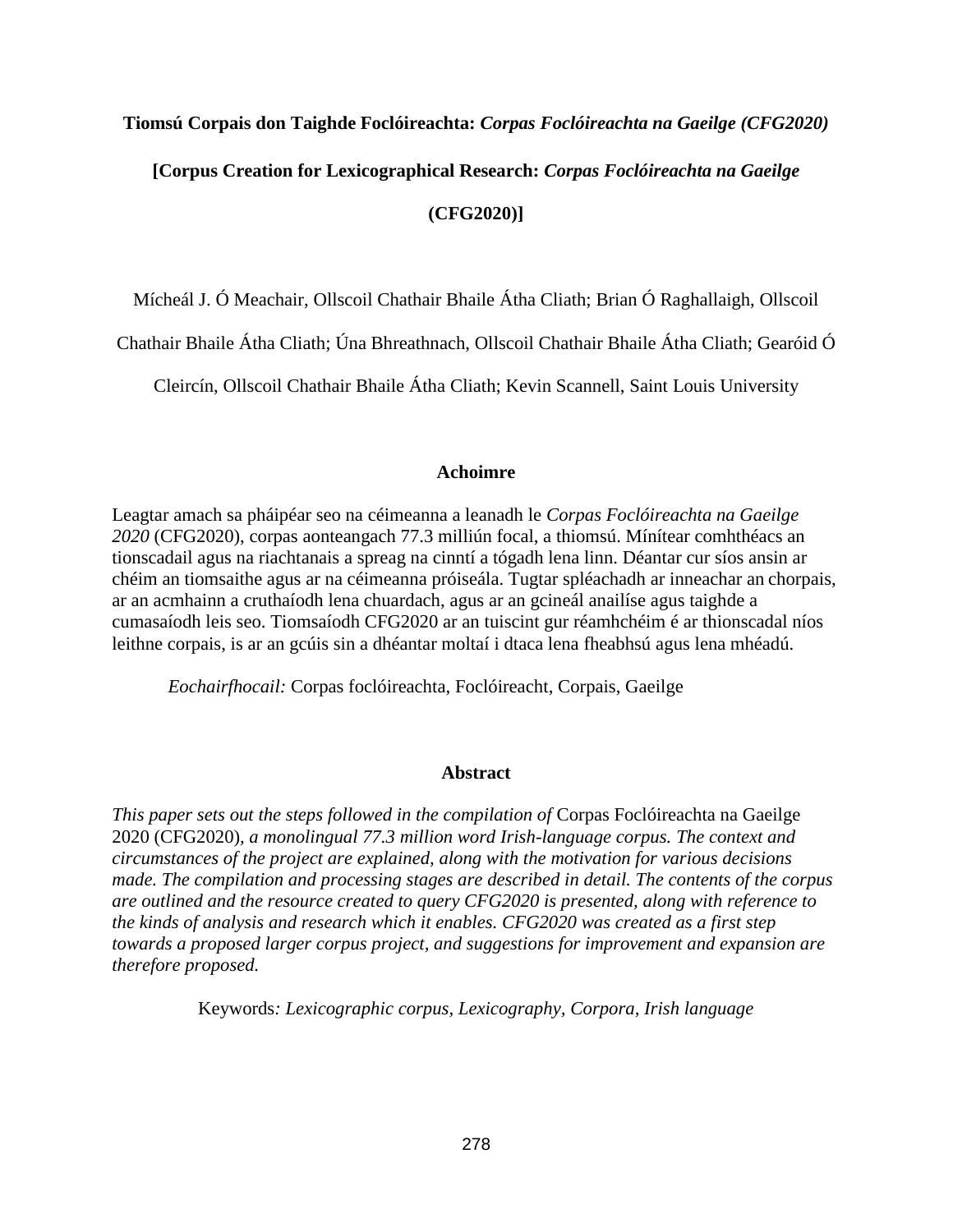#### **1. Comhthéacs an Taighde**

Ba é an tionscadal a bhfuil cur síos air in Kilgarriff et al. (2006) a chruthaigh an acmhainn dheireanach corpais don taighde foclóireachta Gaeilge. Rinneadh an obair sin i gcomhthéacs a bhí an-chosúil leis an gcomhthéacs ina ndearnadh obair an tionscadail atá faoi chaibidil sa pháipéar anseo, in achar teann ama:

The other key requirements were that the corpus should form an adequate data source to support a major programme of lexicographic work, and that it should be collected and encoded with the one-year set-up phase for the new dictionary. Kilgarriff et al. (2006, 128)

Cruthaíodh dhá chorpas le linn an tionscadail bliana sin: corpas Béarla, agus Nua-Chorpas na hÉireann (NCÉ); corpas Gaeilge 29.7 milliún focal, ar ábhar as ceann de na trí mhórchanúint (Gaeilge na Mumhan, Gaeilge Chonnacht agus Gaeilge Uladh) a leath de agus ábhar nár bhain le haon chanúint ar leith an leath eile. Fuarthas breis agus 8 milliún de na focail Ghaeilge sin, an tríú cuid den líon focal iomlán, ó Institiúid Teangeolaíochta Éireann (ITÉ) a bhí tar éis corpas Gaeilge a fhorbairt mar chuid den tionscadal ilteangach Eorpach PAROLE (Kilgarriff et al., ibid). Bhain na téacsanna a bailíodh do NCÉ leis an tréimhse 1883–2005. Roghnaíodh an dáta tosaigh seo sa chaoi go leanfadh an corpas nua seo ar aghaidh ó chorpas an Acadaimh Ríoga (Royal Irish Academy, 2004), a raibh an bhliain deiridh 1882 luaite leis<sup>1</sup> ag an am. (1926 atá luaite leis anois). Saothar mór is ea é, ach ós rud é nár leanadh den bhailiú ábhair tar éis chríoch an tionscadail, chuaigh NCÉ as dáta. Tá cur síos déanta ar cheann de na bealaí ar imigh NCÉ as dáta in Ó Meachair (2020) agus an-chuid de théarmaíocht agus gnáthfhocail na mílaoise nua in easnamh air.

<sup>1</sup>URL:<https://www.ria.ie/research-projects/focloir-stairiuil-na-gaeilge>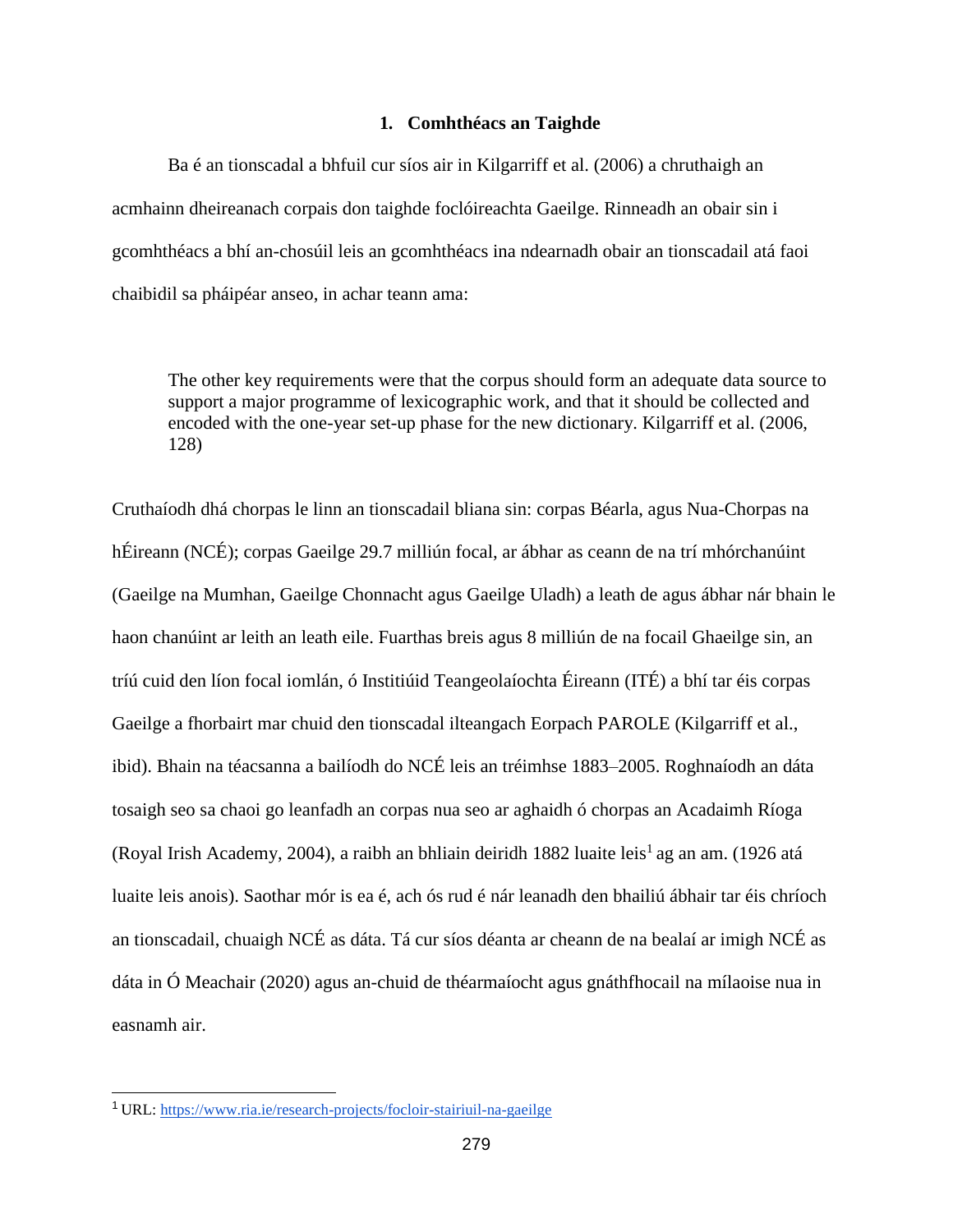Rinne údair an pháipéir seo anailís ar an líon focal a bailíodh do NCÉ de réir bliana le heolas grinn a fháil ar dháileadh an inneachair. Aimsíodh gur bhain 36% den líon focal iomlán leis na blianta 2002 agus 2004 amháin, agus gur bhain 51.72% den líon focal iomlán leis an tréimhse 2000–2004. Meastar gur mar seo a bhí toisc nach raibh Kilgarriff et al*.* ábalta tarraingt ar thacar mór sonraí a bailíodh cheana, seachas corpas PAROLE ITÉ, rud a d'fhág go raibh orthu an-chuid sonraí a bhailiú as an nua. Bíonn níos lú oibre i gceist, de ghnáth, le cáipéisí idirlín a thiomsú ina n-ábhar corpais ná mar a bhíonn le leabhair agus ábhar clóite eile. Ní raibh an oiread céanna ábhair Ghaeilge ar fáil ar líne ón tréimhse roimh an mbliain 2000, agus dá bhrí sin, ba ghá brath go mór ar an tréimhse chúng seo 2000 – 2004. D'éirigh le foireann NCÉ an sprioc a bhí rompu a bhaint amach agus corpas mór a thiomsú, i gcomhthéacs an ama sin, a bhí cothromaithe de réir na canúna. Má tá locht le fáil ar air, tá an locht céanna le sonrú ar neart tionscadal corpais eile nach é, agus sin nárbh acmhainn dó maireachtáil sách fada le go dtógfaí ar a raibh bainte amach agus chun go ndéanfaí nuashonrú rialta air. Mar chuid den tionscadal céanna, cruthaíodh corpas Béarla 225 milliún focal le tacú leis an taighde foclóireachta dátheangach. Bhí na taighdeoirí ábalta tarraingt ar na céadta milliún focal Béarla trí iarratais a chur chuig tionscadail fhadtéarmacha bhailithe corpas.<sup>2</sup>

Is léir ó thionscadail chorpais a reáchtáladh i gcás teangacha Eorpacha eile gur cur chuige rathúil é corpas a thiomsú trí ábhar a bailíodh cheana a thabhairt le chéile agus ábhar nuabhailithe a chur leis. Go deimhin, feictear in Knight et al. (2020a, 2020b) agus tionscadal corpais náisiúnta na Breatnaise (CorCenCC) idir chamáin acu gur nós i gcónaí é corpais agus bailiúcháin éagsúla a thabhairt le chéile nuair atá corpas náisiúnta á thiomsú agus go bhfuil na

<sup>2</sup>San áireamh sa líon mór focal seo bhí an 100 milliún focal a bhí sa *British National Corpus* (BNC), 100 milliún focal eile a tógadh ón *Gigaword Corpus* leis an Linguistic Data Consortium le toirt a chur leis na sonraí Béarla agus 25 milliún focal a tiomsaíodh as an nua ó fhoinsí digiteacha le hionadaíocht a dhéanamh ar Bhéarla na hÉireann.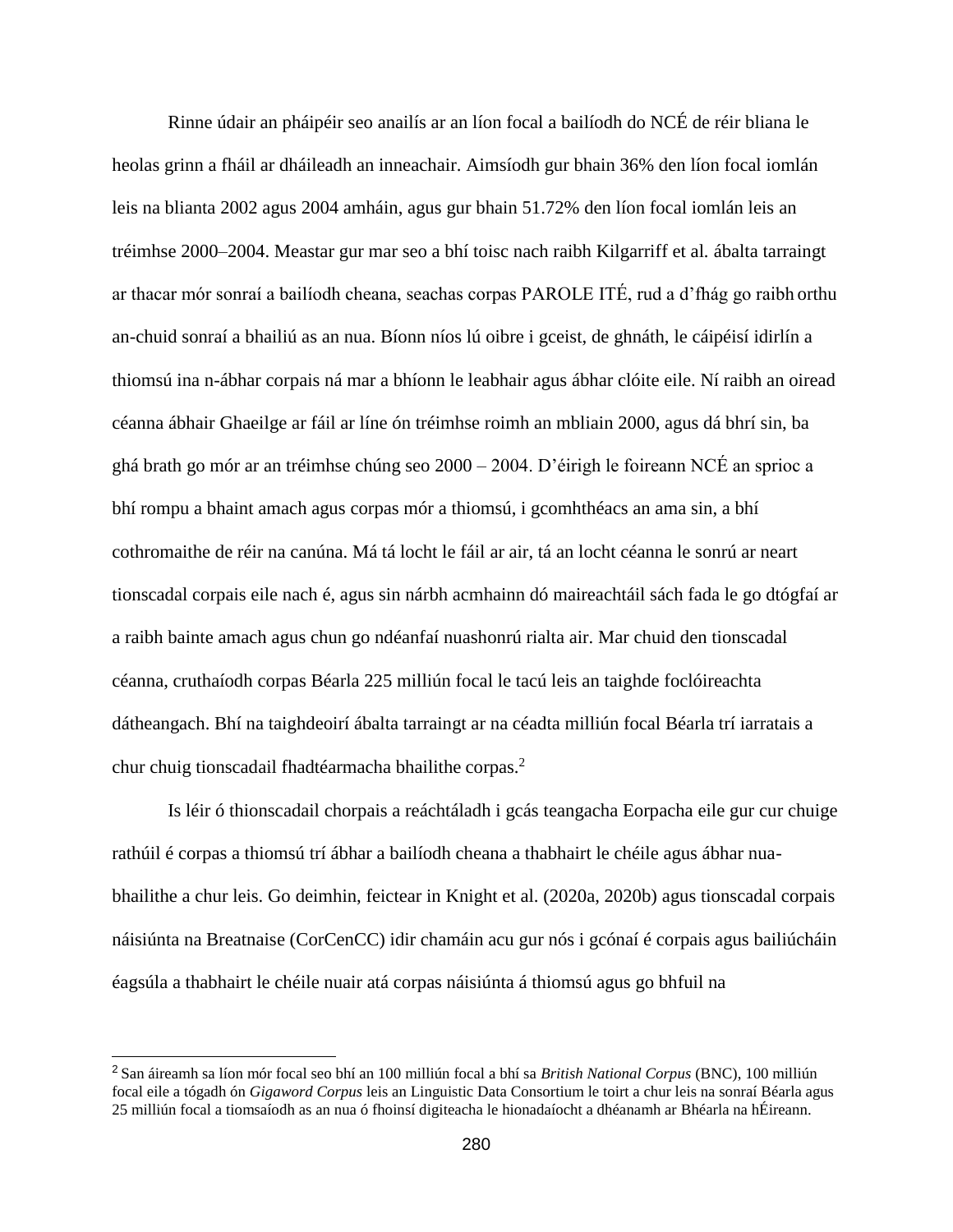teicneolaíochtaí teanga atá ar fáil don teanga an-tábhachtach sa phróiseas seo. Is corpas cothromaithe é CorCenCC (Knight et al. 2020a, 2020b) ar tiomsaíodh é don taighde ginearálta teangeolaíochta agus mar bhunús le ríomhuirlisí a fhorbairt. Sa chaoi go bhféadfaí CorCenCC a úsáid chuige seo ba ghá go bhfágfaí ábhar áirithe eile ar lár. Is é sin, ábhar a tháinig salach ar choinníollacha na coibhéise agus ábhar nach bhféadfaí é a roinnt ar an bpobal i gcoitinne de bharr na gceangal cóipchirt. Fágann sé seo gur tiomsaíodh corpas oscailte agus inroinnte, seachas corpas ollmhór dúnta. Is nós le grúpaí taighde a thiomsaíonn corpais ollmhóra don taighde foclóireachta iad a choimeád dúnta, ach síntiús a bheith le híoc as iad a úsáid, cuir i gcás COBUILD, OED, agus an *Corpus of Contemporary American English* (COCA). I gCorpas na Seicise (*Český národní korpus*<sup>3</sup>) is féidir cuardach a dhéanamh ar ollchorpas amháin (os cionn 3.5 billiún focal), a tiomsaíodh le hábhar a bailíodh cheana. Tá briseadh síos ar na corpais éagsúla a tiomsaíodh ar fáil trí shuíomh an tionscadail<sup>4</sup>, agus eolas ar na corpais arbh fhéidir cuardach a dhéanamh orthu ar fáil freisin<sup>5</sup> . I gcás Chorpas na Baiscise, *Egungo Testuen*  Corpusa<sup>6</sup>, is féidir cuardach a dhéanamh ar ollchorpas amháin 355 milliún focal agus tugtar rochtain don phobal agus do thaighdeoirí ar chorpais éagsúla tríd an suíomh gréasáin.

I bhfianaise na hoibre atá beartaithe ar thionscadal nua foclóireachta, thug Foras na Gaeilge maoiniú do ghrúpa taighde Gaois chun réamhobair a dhéanamh ar chorpas foclóireachta, a bhfuil cur síos air thíos. Tugadh faoin réamhobair sin ar an tuiscint gur cur chuige tiomsaithe den sórt céanna atá pléite thuas a bheadh feiliúnach, cur chuige a tharraingeodh le chéile acmhainní maithe corpais a bhí ann cheana agus a chuirfeadh leo.

<sup>3</sup>URL:<https://www.korpus.cz/>

<sup>4</sup>URL: https://wiki.korpus.cz/doku.php/en:cnk:uvod

<sup>5</sup>URL:<https://www.korpus.cz/kontext/corpora/corplist>

<sup>6</sup>URL: <https://www.ehu.eus/etc/>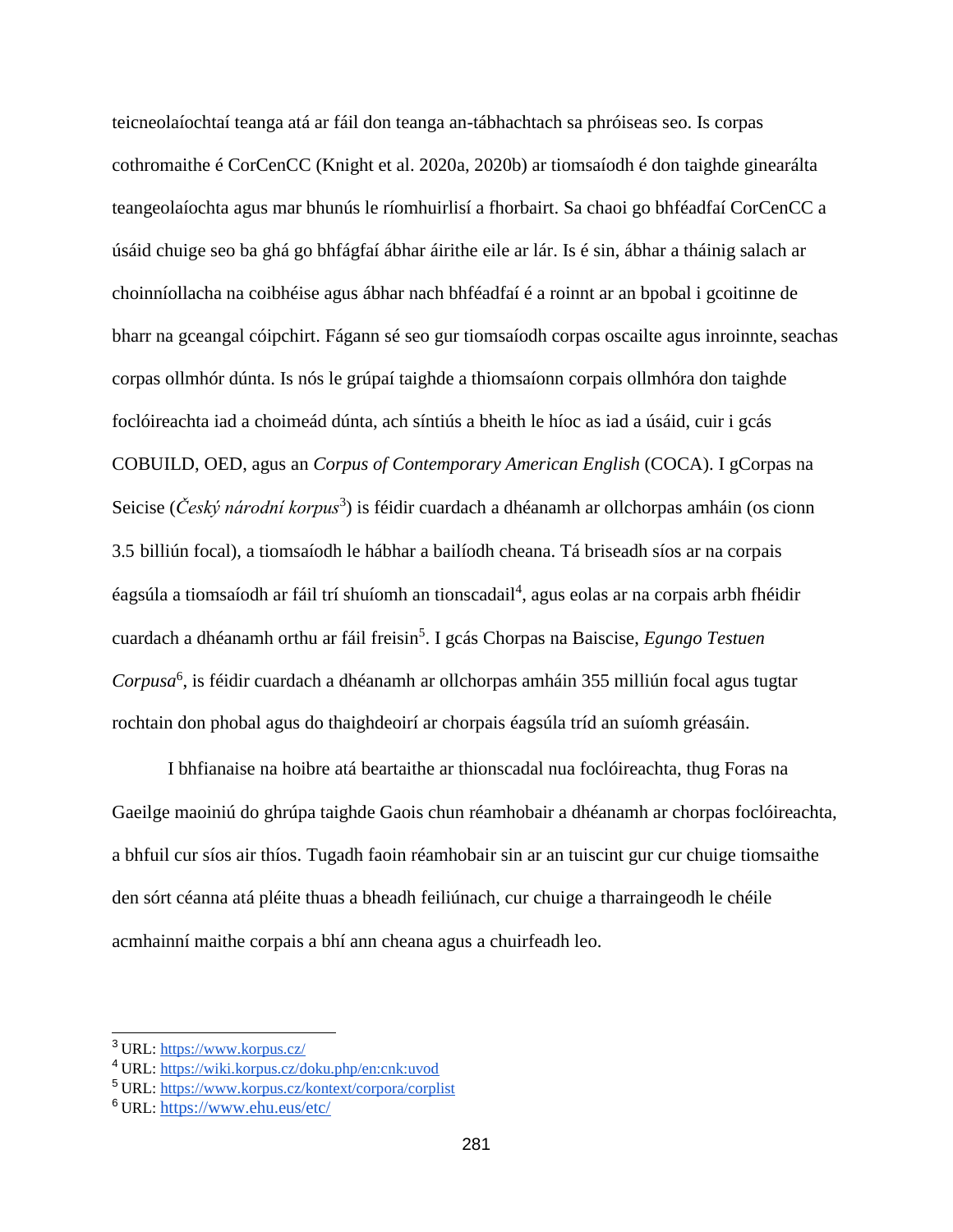# **2. Scóip an Tionscadail**

Rinneadh an obair ar thionscadal CFG2020 a ndéantar cur síos air anseo sa tréimhse 1 Lúnasa–31 Nollaig 2020. Thart ar 7 mí oibre (coibhéis lánaimseartha) san iomlán a bhí i gceist. Ba é bunsprioc an tionscadail seo corpas a thiomsú a bheadh úsáideach agus tús á chur le cruthú foclóirí nua Gaeilge-Béarla agus Gaeilge-Gaeilge. Níl aon mhórfhoclóir aonteangach comhaimseartha ar fáil i gcás na Gaeilge agus foilsíodh an mórfhoclóir deireanach Gaeilge-Béarla ag deireadh na 1970idí (Nic Pháidín, 2008). Tá sé ar intinn ag Foras na Gaeilge an dá fhoclóir nua seo a fhorbairt i gcomhthráth sna blianta beaga amach romhainn agus beidh corpas mór aonteangach Gaeilge agus uirlisí cuí cuardaigh is anailíse riachtanach chun an sprioc sin a bhaint amach. D'aontaigh an dhá pháirtí (Foireann Thionscadal Foclóireachta Fhoras na Gaeilge agus grúpa taighde Gaois) ar na clocha míle seo a leanas (tá míniú níos cuimsithí ar na míreanna éagsúla thíos):

- 1. Comhéadan gréasánbhunaithe príobháideach a fhorbairt leis an ábhar corpais a óstáil agus a chuardach. Óstáil an ábhair sa néal, rochtain de réir na socruithe cóipchirt reatha a dheimhniú, agus leathanaigh eolais faoin ábhar a chur leis an suíomh.
- 2. Tiomsú ábhair ó cheithre fhoinse:
	- a. Corpas na Gaeilge Comhaimseartha (CGC)
	- b. Nua-Chorpas na hÉireann (NCÉ)
	- c. Trascríbhinní Raidió na Gaeltachta (RnaG)
	- d. Corpas an Chrúbadáin.
- 3. An t-ábhar ó na foinsí scríofa (CGC, NCÉ, An Crúbadán) a thabhairt chun rialtachta ó thaobh clibeanna, leagan amach agus formáidithe de. Clibeáil ranna cainte, leamaí agus caighdeánú ar an ábhar.
- 4. Liostaí minicíochta a chruthú.
- 5. Scóipeáil agus pleanáil i dtreo mórthionscadail chorpais. Cinneadh faoi fhoilsiú fadtéarmach an ábhair phíolótaigh (ar shuíomh nua, ar gaois.ie nó ar shuíomh eile de chuid an Fhorais).
- 6. Scóipeáil a dhéanamh ar chomhaontuithe cóipchirt shonraí an chorpais le gurbh fhéidir tacar substantach, ar a laghad, de a chur ar fáil trí chomhéadan foclóireachta dála SketchEngine.
- 7. Cáipéisiú ar an obair agus ar na torthaí.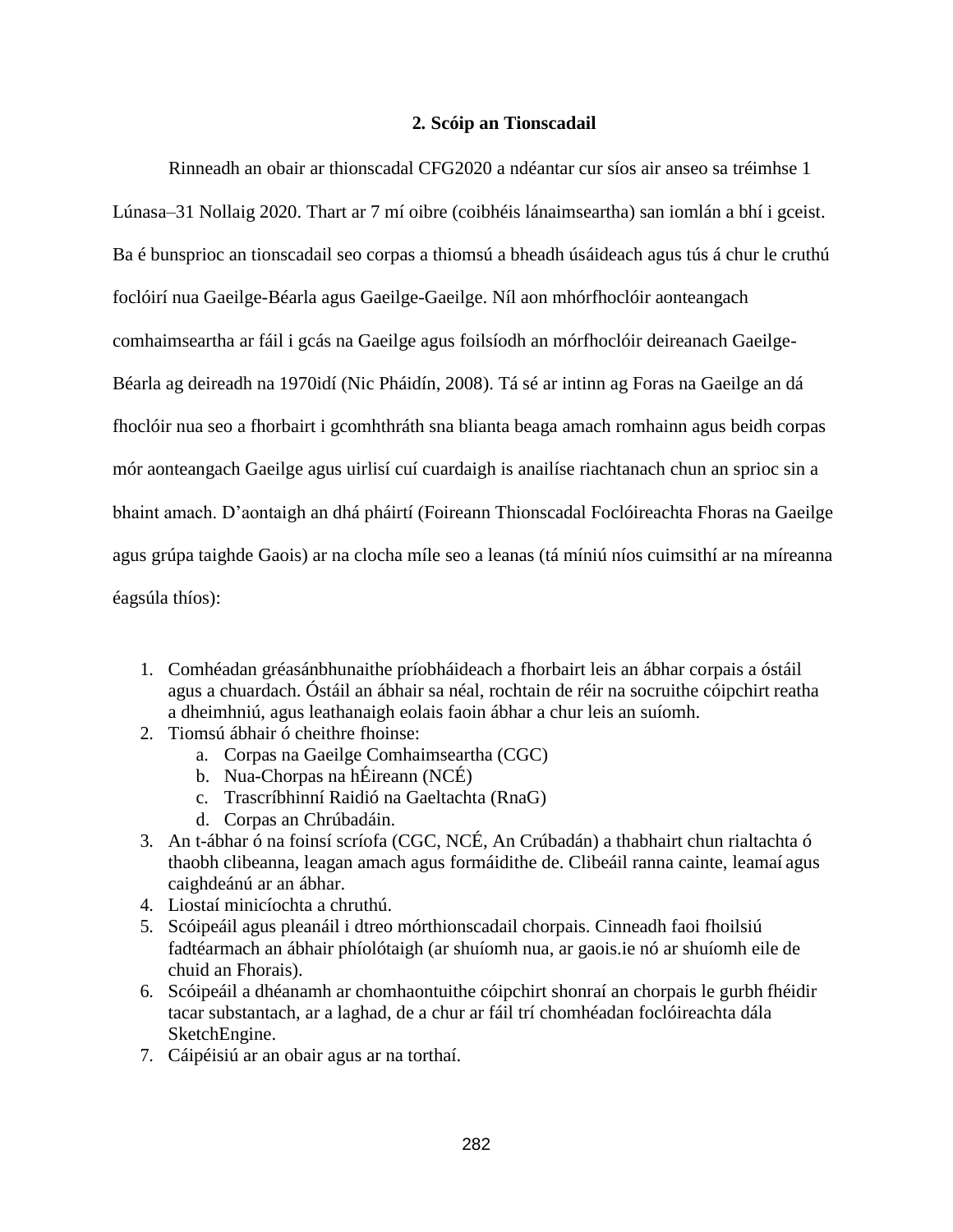Ní raibh sé i gceist go mbeadh CFG2020 sách mór ná sách forbartha ann féin leis an taighde foclóireachta a chur i gcrích, ach go líonfadh sé cuid den bhearna a fágadh nuair nár cuireadh le NCÉ go leanúnach ó 2005 i leith. Roghnaíodh na cheithre fhoinse atá luaite faoi chloch mhíle #2 ar an gcéad dul síos toisc go raibh rochtain ag na taighdeoirí orthu go saoráideach. Aithníodh freisin go raibh na sonraí ar ardchaighdeán agus go mbeadh na meiteashonraí so-láimhsithe dá réir sin, rud a laghdódh an t-am próiseála a bheadh le caitheamh. Aontaíodh go gcaithfí cur leis na foinsí úd amach anseo, ach acmhainní a bheith ar fáil chuige sin, agus tá anailís ar siúl ag foireann an tionscadail chun bearnaí ó thaobh réimse nó achar ama de a aimsiú. Cuid thábhachtach eile den tionscadal seo ná na sonraí a bheith leagtha amach ar bhealach a chumasódh agus a d'éascódh tuilleadh forbartha agus tiomsaithe corpais amach anseo. Is é sin le rá, go mbeifí in ann cur le méid an chorpais agus saibhriú a dhéanamh ar mheiteashonraí an chorpais.

#### **3. Dearadh an Chorpais**

Rinneadh gach iarracht an oiread réimsí agus ab fhéidir a chur san áireamh in CFG2020 sa chaoi go ndéanfadh sé samplaí maithe ionadaíocha den Ghaeilge chomhaimseartha a sholáthar don taighde foclóireachta. Ba ghá go mbeadh formhór mór an ábhair ar ardchaighdeán ó thaobh na heagarthóireachta de ach aithníodh freisin gur cuid thábhachtach den Ghaeilge chomhaimseartha an méid a mbítear á phostáil ar na meáin shóisialta agus ar bhlaganna, chomh maith le hábhar urlabhra, cé nach mbeadh eagarthóireacht den chineál céanna i bhfeidhm ar na foinsí sin. Is d'aon ghnó a cuireadh an bhliain 2020 le códainm an chorpais. Féachtar ar CFG2020 mar an chéad leagan de chorpas foclóireachta corpas a gcaithfear é a fhorbairt ar bhealaí éagsúla le taighde foclóireachta a chur i gcrích atá

283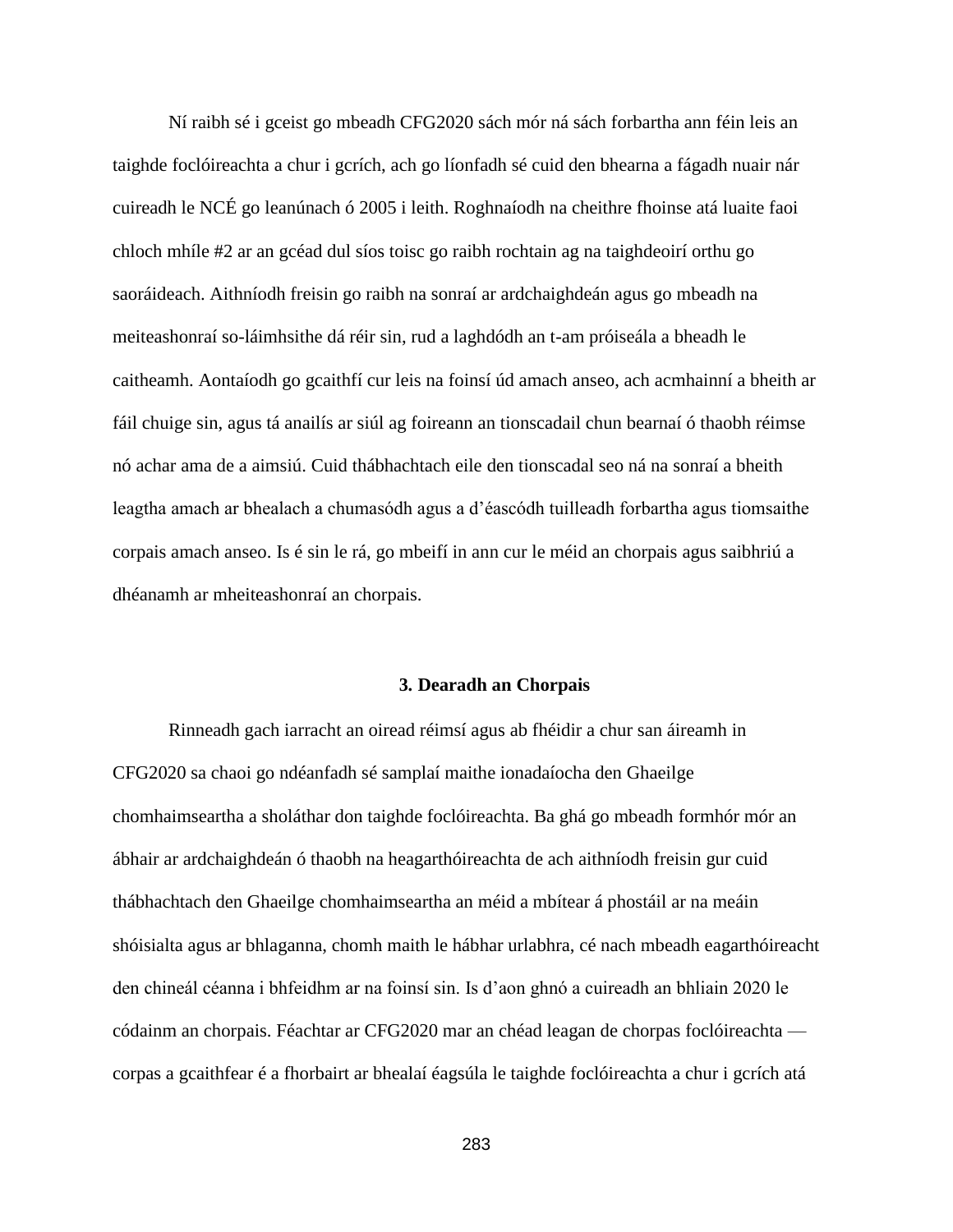de réir na ndea-chleachtas idirnáisiúnta.

#### **3.1 Bunfhoinsí na Sonraí**

Ceithre phríomhfhoinse sonraí atá i gceist in CFG2020: Corpas na Gaeilge Comhaimseartha (2000 i leith), Nua-Chorpas na hÉireann (1883–2004), bailiúchán trasscríbhinní Raidió na Gaeltachta (2013–2020), agus Corpas an Chrúbadáin (2000 i leith).

Tá Corpas na Gaeilge Comhaimseartha (CGC) á fhorbairt agus á óstáil ag grúpa taighde Gaois (DCU) ó 2015 i leith. Is éard atá ann corpas neamhchothromaithe de théacsanna Gaeilge a bhfuil eagarthóireacht déanta orthu agus a foilsíodh ó thús an 21ú haois i leith. Bhí 30 milliún focal ann ag tús thionscadal CFG2020 agus bailíodh 4 mhilliún focal sa bhreis lena linn. Tá  $CGC$  ar fáil go poiblí<sup>7</sup> ar bhealach teoranta simplí, agus in úsáid ag foireann Gaois don taighde. Déantar suas le 18,000 cuardach air gach mí agus tá fás seasta ar líon na gcuardach sin. Tá sé de bhuntáiste ag CGC thar chorpas ar bith eile atá forbartha don Ghaeilge go bhfuil sé suas chun dáta agus go bhfuil mórán dua caite le hábhar nach raibh ar fáil ar líne riamh a bhailiú agus an tábhar sin a chur in oiriúint do chorpas. Bhí clibeáil ar siúl ar CGC tráth tosaithe an tionscadail seo agus beartaíodh an próiseas clibeála céanna a chur i bhfeidhm ar na trí fhoinse eile dá réir sin.

Tá *Nua-Chorpas na hÉireann* (NCÉ), a pléadh thuas, á óstáil ag *LexicalComputing* ar son Fhoras na Gaeilge. Is féidir an 30 milliún focal seo de théacsanna ardchaighdeáin Gaeilge scríofa a chuardach trí leagan teoranta de SketchEngine ach clárú le Foras na Gaeilge ar dtús<sup>8</sup>. Cuireadh na sonraí ar fáil in ollchomhad amháin XML agus córas clibeála i bhfeidhm orthu nach raibh ar aon dul le haschur an chlibeálaí a bheadh in úsáid ar an tionscadal seo, is é sin an

<sup>7</sup>URL:<https://www.gaois.ie/ga/corpora/monolingual/>

<sup>8</sup>URL:<http://corpas.focloir.ie/>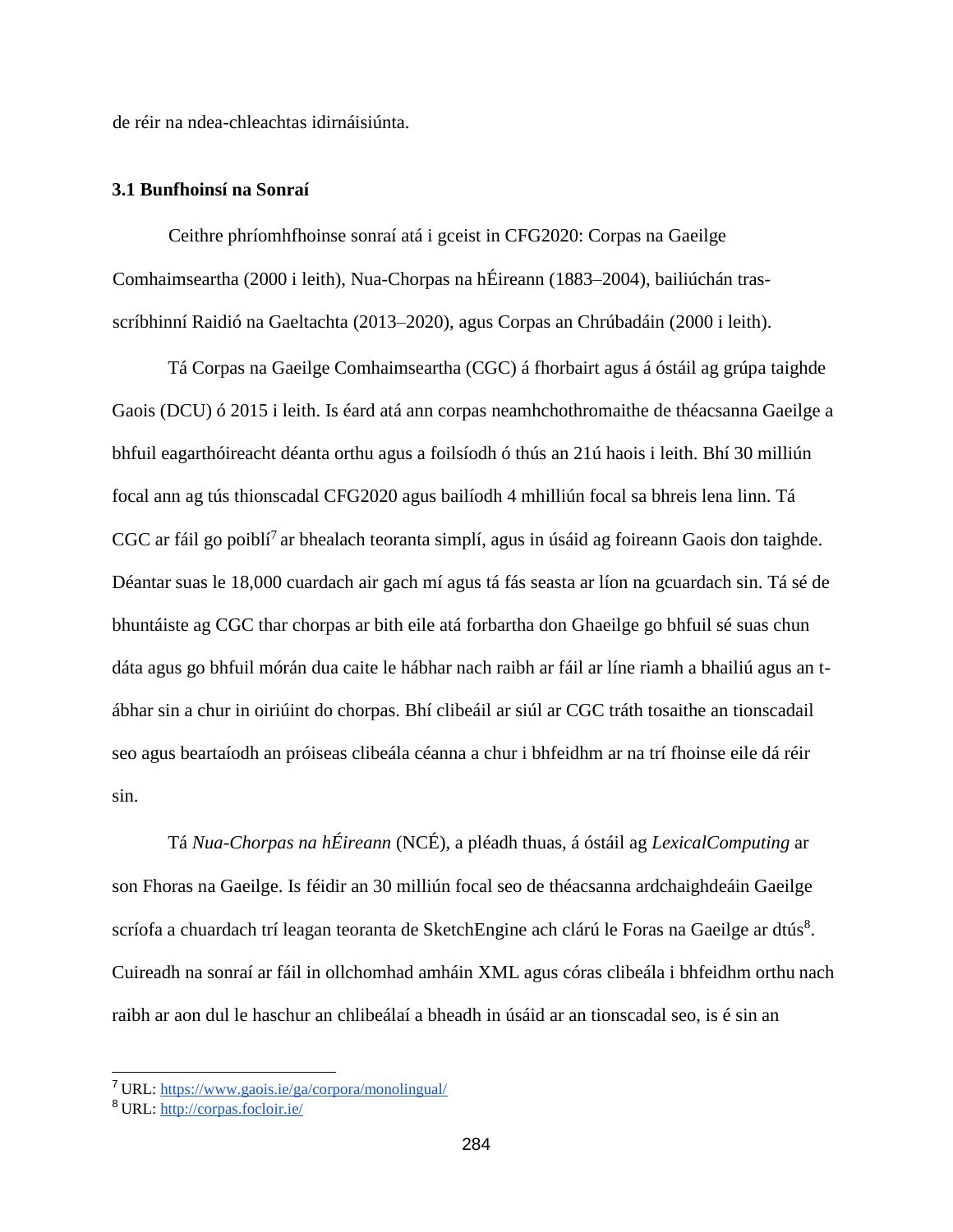clibeálaí a bhfuil cur síos déanta air in Uí Dhonnchadha (2009).

Is iad na tras-scríbhinní ar chláir Raidió na Gaeltachta an tríú foinse. Maoiníonn Foras na Gaeilge tras-scríobh ar chláracha áirithe raidió chun sprice taighde foclóireachta. Roghnaíodh na cláir *Barrscéalta*, *Iris Aniar*, agus *An Saol ó Dheas*, ar an tuiscint go bhfaightear iontu sampla ionadaíoch comhaimseartha d'urlabhra na dtrí mhórchanúint. Bhí 4.5 milliún focal tras-scríofa ar fáil ag tús an tionscadail. Ní raibh an t-ábhar tiomsaithe i bhformáid chorpais agus cuireadh ar fáil i bhformáid DOC nó DOCX é. Ní raibh sé ailínithe le comhaid fuaime agus ní raibh sé clibeáilte. Bhí na comhaid seo le tiontú go TXT agus bhí oiread ábhar iomarcach agus ab fhéidir le baint amach, dála teidil, intreoracha, agus fonótaí.

Fuarthas an ceathrú foinse, Corpas an Chrúbadáin (Scannell, 2007), ó thionscadal corpais atá á reáchtáil ón mbliain 2000 i leith. Bailítear ábhar scríofa go huathoibríoch ón idirlíon i gcás 2,200 teanga nach bhfuil na ríomhacmhainní cuí acu. Tá thart ar 200 milliún focal sa chorpas Gaeilge ann. Cuirtear céimeanna éagsúla próiseála i bhfeidhm ar na doiciméid uile le caighdéan an ábhair a dheimhniú. Ní bheadh sé d'acmhainn ag tionscadal CFG2020 Corpas an Chrúbadáin ina iomláine a úsáid. Ina ionad sin, beartaíodh go roghnófaí c. 10 milliún focal as chun bearna(í) aitheanta ó thaobh réimse de a líonadh, go háirithe maidir le hábhar ó bhlaganna agus ó na meáin shóisialta, dhá réimse nach bhfaightear sna bunfhoinsí eile. Mar théacs lom a bhí an tábhar seo stóráilte, gan aon chlibeáil ná anótáil ná meiteashonraí.

Nuair a chuirtear na ceithre fhoinse san áireamh, is féidir idirdhealú a dhéanamh idir c. 8.5 milliún focal a bhí le tiomsú as an nua (4m focal a bailíodh as an nua do CGC agus 4.5m focal ó thras-scríbhinní Raidió na Gaeltachta) agus ábhar a bhí ann cheana agus ar baineadh athearraíocht as. Ba ghá próiseáil agus clibeáil as an nua a dhéanamh ar fhormhór an ábhair sin, áfach, mar a fheicfear thíos.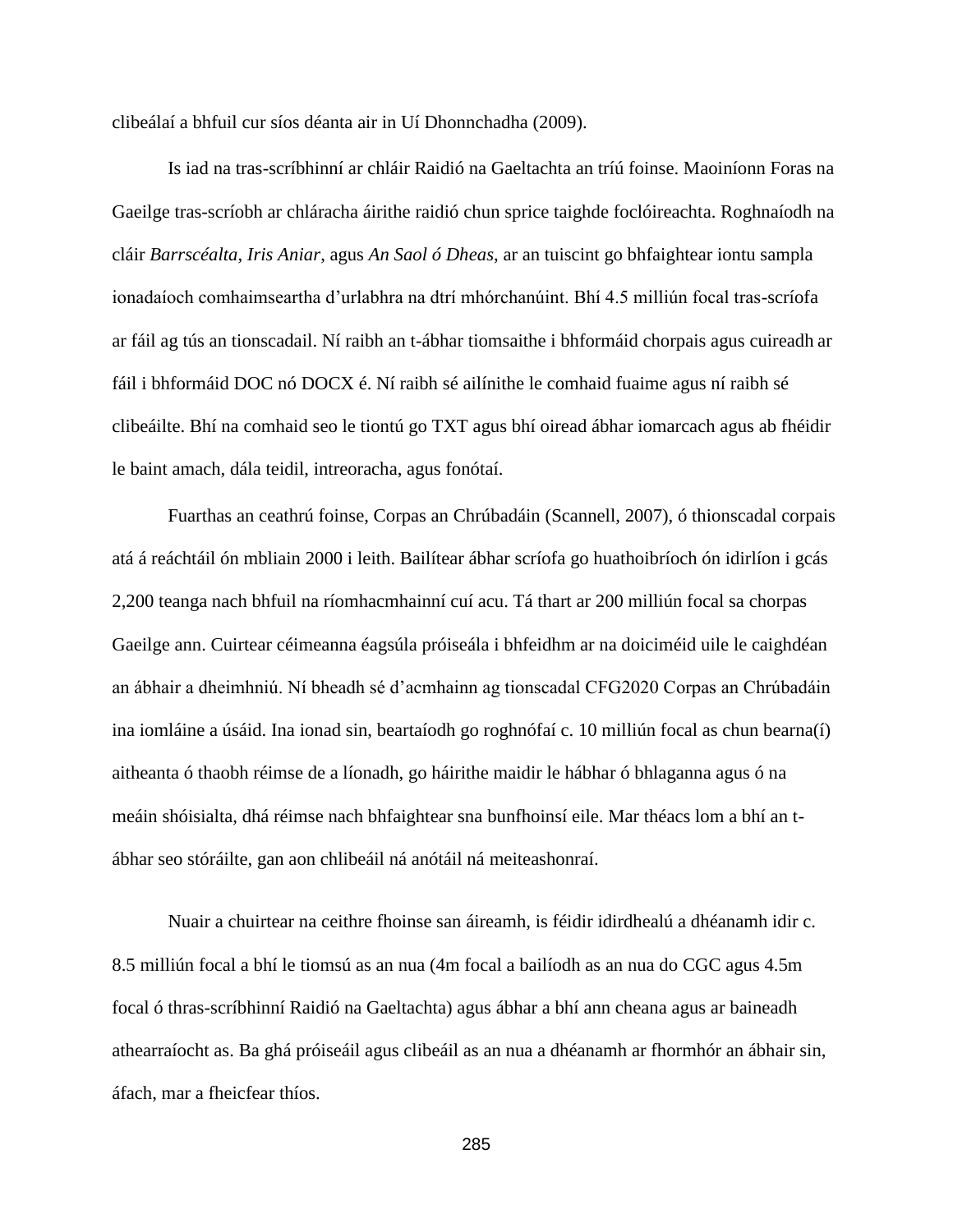Faoi mar a bheifí ag súil leis, tá socruithe éagsúla cóipchirt i bhfeidhm ar na ceithre fhoinse thuasluaite, socruithe a rinneadh ag tréimhsí éagsúla agus faoi laincisí éagsúla. Aontaíodh dá bhrí sin go mbeadh rochtain ar an gcorpas teoranta do líon beag úsáideoirí cláraithe trí thairseach ar shuíomh gaois.ie.<sup>9</sup>D'fhéadfaí an rochtain a fhairsingiú amach anseo, ach deis a bheith ann socruithe nua a dhéanamh leis na sealbhóirí éagsúla cóipchirt.

#### **3.2 Próiseáil an Chorpais**

Leagtar amach sa mhír seo na céimeanna réamhphróiseála a cuireadh i gcrích ar ábhar an chorpais, an chlibeáil a rinneadh ar an gcorpas, agus ansin an iarphróiseáil a rinneadh ar an ábhar clibeáilte sin.

Is éard atá i gceist le réamhphróiseáil ná na doiciméid agus a n-inneachar a ullmhú le go mbeidh an clibeálaí ábalta iad a phróiseáil mar is ceart leis an bpríomhchéim phróiseála a chur i gcrích go cruinn: clibeáil na ranna cainte, na leamaí, agus na sonraí moirfeolaíochta. Tá thart ar 80,000 comhad sa chorpas agus mar sin ní raibh sé réadúil na céimeanna glantacháin, eagarthóireachta, agus iarphróiseála a dhéanamh de láimh. Rinneadh an réamhphróiseail seo le ríomhchláir a scríobhadh sa teanga ríomhchlárúcháin Python. Tá soláthar ar ríomhuirlisí don Ghaeilge teoranta, i gcomparáid le teangacha eile. Tá dul chun cinn déanta ag taighdeoirí le sonraí Gaeilge a phróiseáil ar bhealaí nua-aimseartha a chuideodh le tuarthéacs nó meaisínaistriúchán, mar shampla, ach níor seoladh aon chlibeálaí a dhéanfadh difear suntasach don chaoi a bpróiseáiltear sonraí Gaeilge le breis agus 10 mbliana anois. Tá sé seo fíor in ainneoin an riachtanas a bheith luaite ag Judge et al. (2012, lch. 17). B'fhacthas do na húdair le linn an tionscadail seo go bhfuil réimse níos leithne carachtar in úsáid anois ná mar a bhí deich mbliana

<sup>9</sup>URL:<https://www.gaois.ie/ga/corpora/lexicography/in/>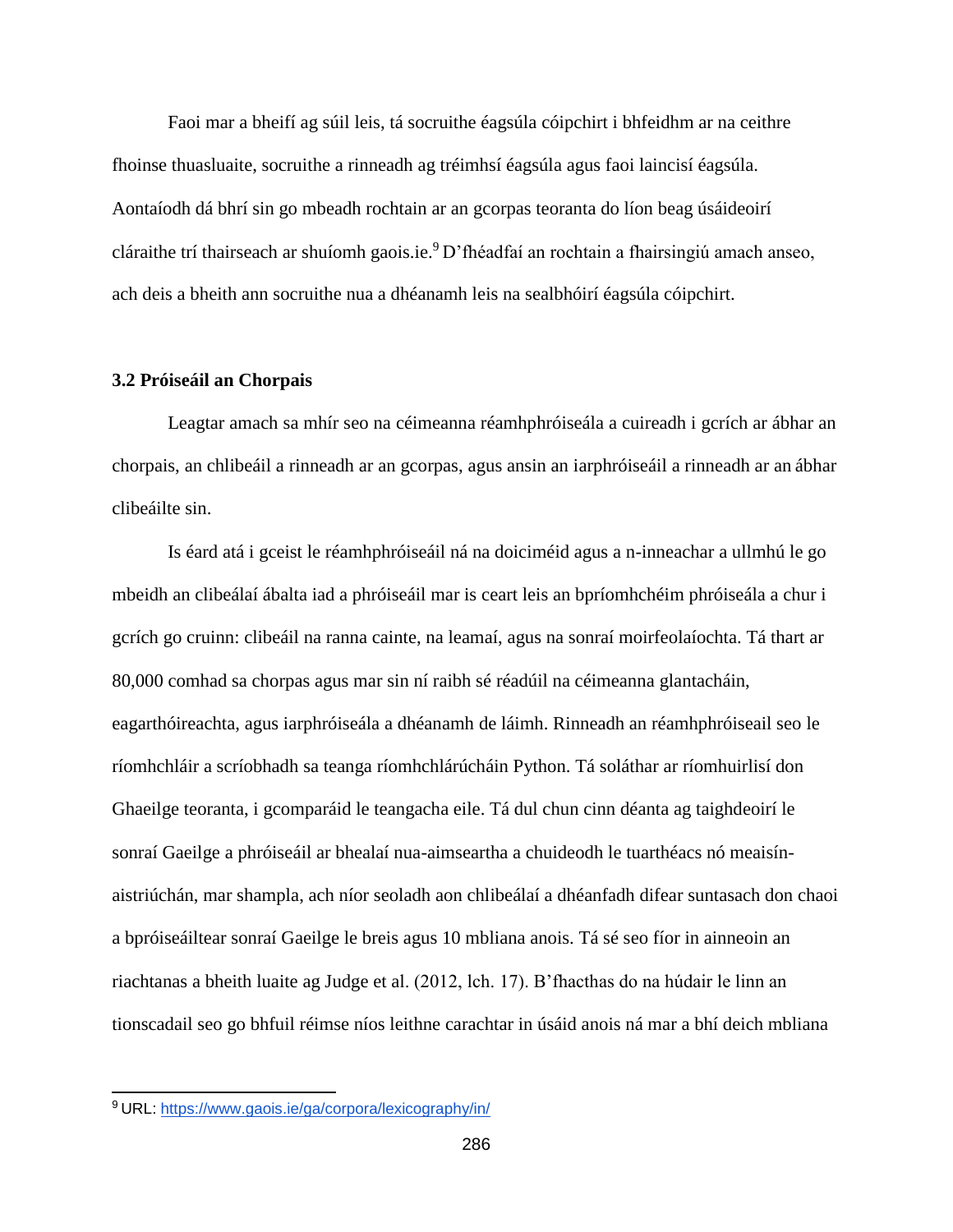ó shin, tráth ar fhorbair Uí Dhonnchadha clibeálaí ranna cainte (Uí Dhonnchadha, 2009). Sampla de na carachtair seo ná emojíonna, agus carachtair nó siombail speisialta. Is cuid de chomhthéacs na habairte úsáid an emoji anois, pé acu ag gáire faoina dúradh atá an t-úsáideoir nó ag léiriú go bhfuil íoróin ag baint leis an méid a dúradh trí chaochadh súile a chur leis. Ní féidir an emoji a scriosadh mar sin — chaillfí cuid den chomhthéacs dá ndéanfaí sin. Beartaíodh neamhfhocail a chur in ionad gach emoji sa chaoi go mbeadh an clibeálaí ábalta na doiciméid a phróiseáil. Bunaíodh an t-ionadú seo ar fhothacar de na teaghráin chaighdeánacha a thagraíonn do chineálacha éagsúla emoji faoi mar atá siad leagtha amach don Ghaeilge ag an Common Locale Data Repository.<sup>10</sup> Mar shampla:

 [emoji-straoiseog-ag-gáire-le-súile-dúnta]  $\bigodot$  [emoji-straoiseog-ag-gáire-le-fuarallas] [emoji-sna-trithí-gáire]  $\epsilon$ <sup>[emoji-straoiseog-le-deora-áthais]</sub></sup>

Roghnaíodh comhfhocal fada mar seo atá ina neamhfhocal sa chaoi nach gcuirfí isteach ar mhinicíocht leithéidí "straoiseog", "gáire", "fuarallas", "deora", agus araile i dtorthaí staitistiúla.

I measc na dtascanna eile a cuireadh i gcrích bhí cruthú agus pairseáil XML, rialú caighdeáin ar an gclibeáil agus ar leagan amach na gclibeanna, comhaireamh líonta focal, asbhaint samplaí de réir patrúin slonn rialta, agus ríomhchlár a d'eagraigh inneachar na dtéacsanna de réir na habairte. Úsáideadh ríomhchlár le hábhar nach raibh ionchódú ceart air a

<sup>10</sup>URL:<http://cldr.unicode.org/>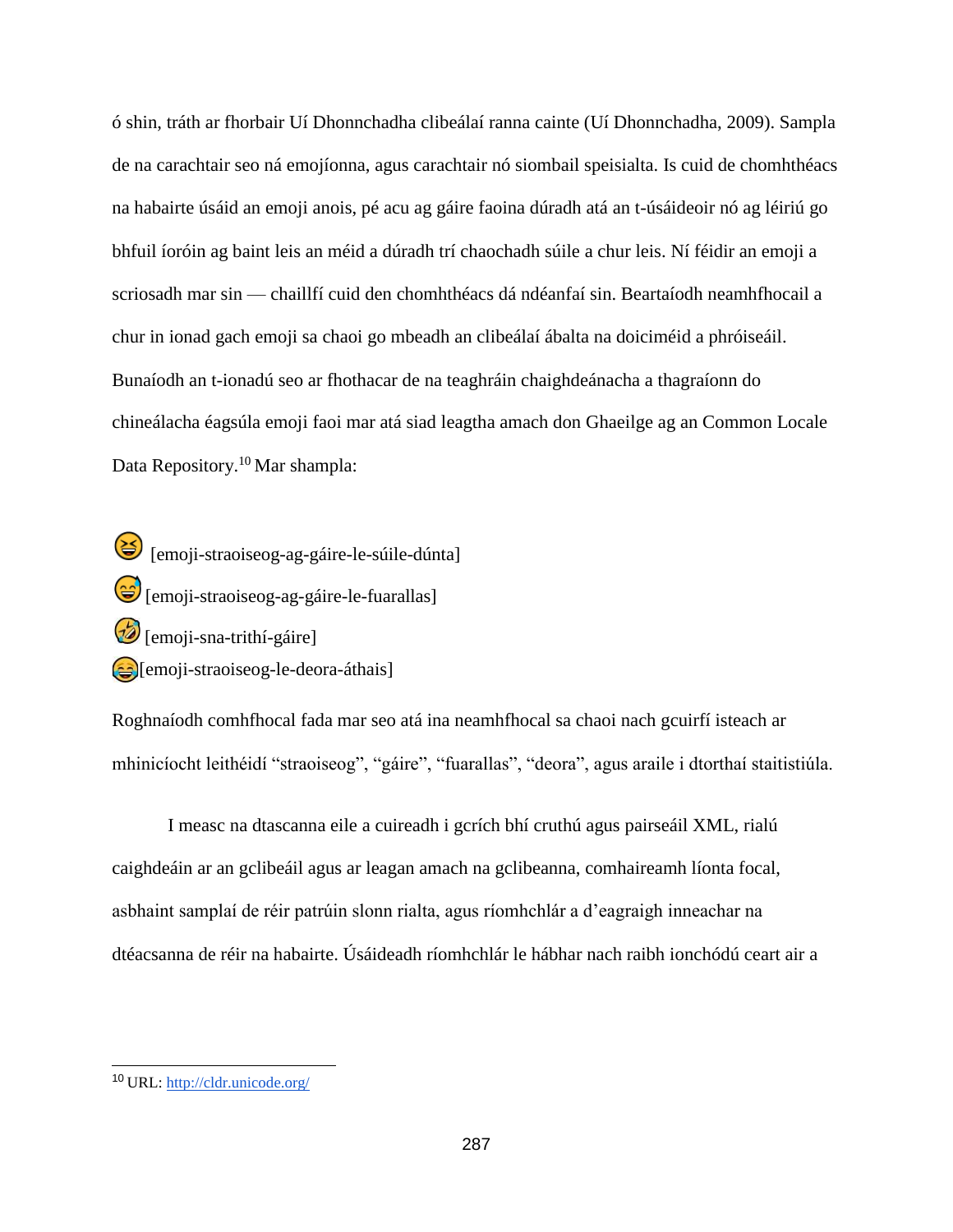mharcáil le go bhféadfaí é a sheiceáil de láimh freisin, agus ceartaíodh gach earráid ionchódaithe a aimsíodh.

Próiseáladh gach comhad ina cheann agus ina cheann leis an gclibeálaí a forbraíodh le linn Uí Dhonnchadha (2009). Tá cur síos iomlán ar an bpróiseas clibeála le fáil in Uí Dhonnchadha (2009) go príomha, agus mínítear cuid den phróiseas in Kilgarriff et al. (2006). Tá ionchur samplach agus an t-aschur críochnúil a soláthraíodh sa tionscadal seo le feiceáil i bhFíor 1.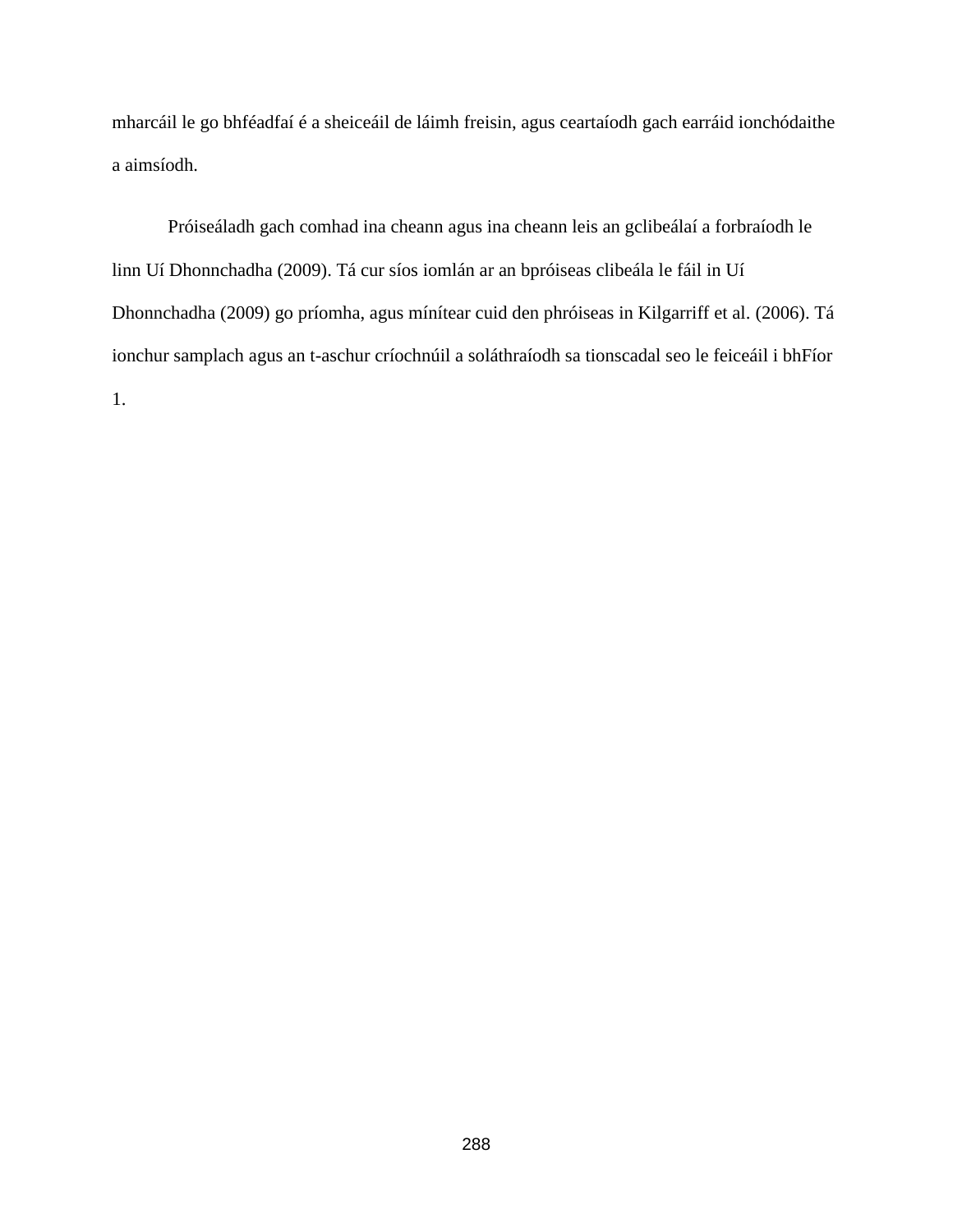**Fíor 1**

# *Leagan Amach XML na Sonraí*

**Ionchur:** "Bhreac an Sáirsint ina nótaí gur tháinig cuma fheargach ar William." **Aschur:**

```
<doc>
. . .
<word>
<token>Bhreac</token>
     <lemma>breac</lemma><POS>Verb VTI PastInd Len</POS>
</word>
<word>
<token>an</token>
     <lemma>an</lemma><POS>Art Sg Def</POS>
</word>
<word>
<token>Sáirsint</token>
     <lemma>sáirsint</lemma><POS>Noun Masc Com Sg DefArt</POS>
</word>
<word>
<token>ina</token>
     <lemma>i</lemma><POS>Prep Poss 3P Sg Masc</POS>
</word>
<word>
<token>nótai</token>
     <lemma>nóta</lemma><POS>Noun Masc Com P1</POS>
</word>
<word>
<token>gur</token>
     <lemma>qur</lemma><POS>Part Vb Cmpl Past</POS>
</word>
<word>
<token>tháinig</token>
     <lemma>tar</lemma><POS>Verb VI PastInd Len</POS>
</word>
<word>
<token>cuma</token>
     <lemma>cuma</lemma><POS>Noun Fem Com Sg</POS>
</word>
<word>
<token>fheargach</token>
     <lemma>feargach</lemma><POS>Adj Fem Com Sg Len</POS>
</word>
<word>
<token>ar</token>
     <1emma>ar</1emma><POS>Prep Simp</POS>
</word>
<word>
<token>William</token>
     <lemma>William</lemma><POS>Prop Noun Masc Com Sg</POS>
</word>
<word>
<token> </token>
     <lemma>.</lemma><POS>Punct Fin</POS>
</word>
</doc>
```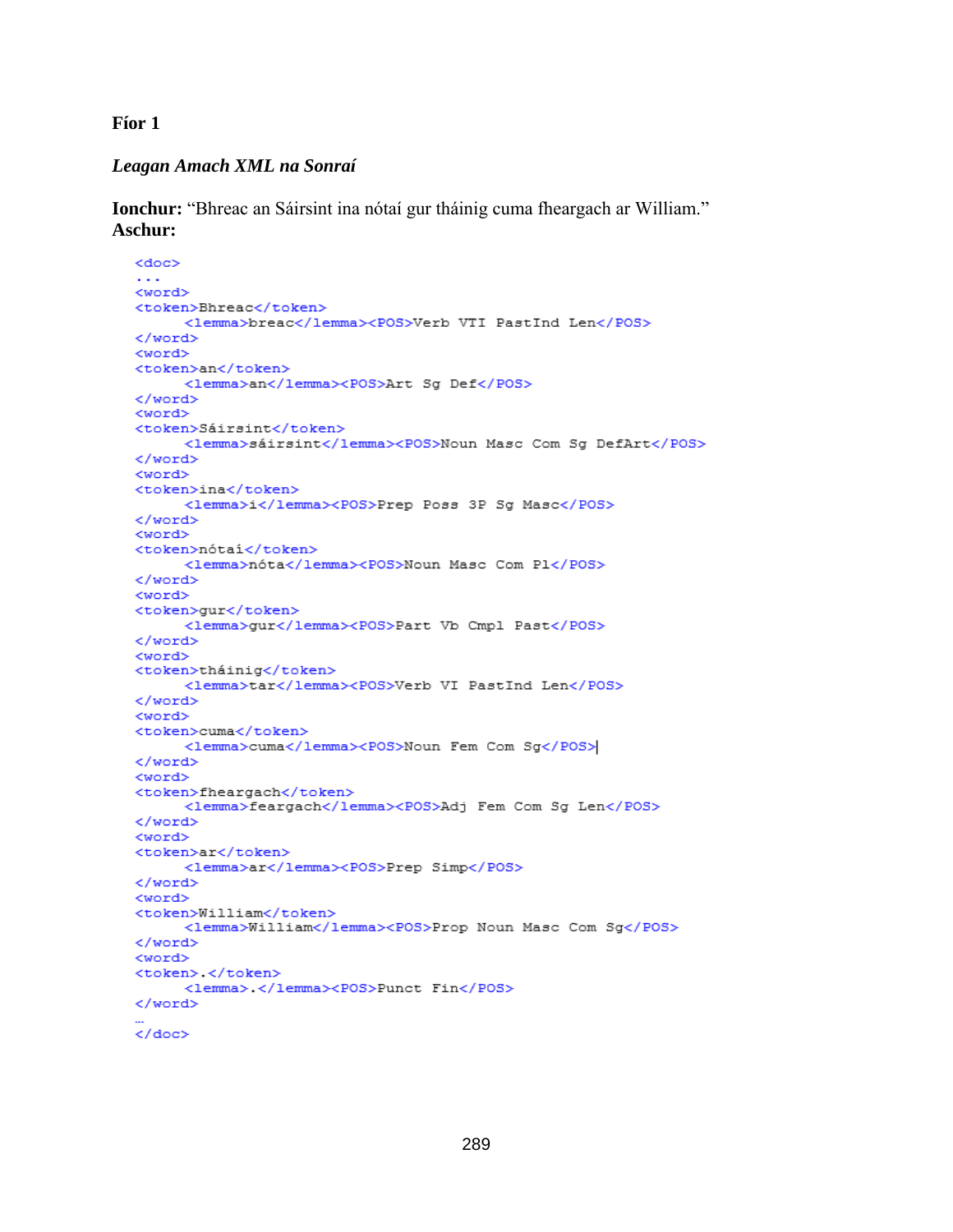Leagadh an XML amach ar an mbealach seo (Fíor 1) sa chaoi gur féidir forbairt a dhéanamh air. D'fhéadfaí eagarthóireacht a dhéanamh ar chlibeáil an chorpais trí chomhéadan eagarthóireachta freisin, bíodh an t-eagarthóir ag cur clibeanna breise leis nó ag ceartú clibe.

#### **4. Torthaí na hOibre**

Bhí 77.3 milliún focal i gcorpas CFG2020 faoi dheireadh an tionscadail. Bhí gach focal clibeáilte le leama, roinn chainte, agus sonraí moirfeolaíochta. Tá na sonraí sábháilte i bhformáid XML. Is é seo thíos an méid focal a tháinig as na foinsí éagsúla.

#### **Tábla 1**

| <b>Foinse</b>                               | Líon deiridh focal |
|---------------------------------------------|--------------------|
| Corpas na Gaeilge Comhaimseartha (CGC)      | 34m                |
| Nuachorpas na hÉireann (NCÉ)                | 29.7 <sub>m</sub>  |
| Tras-scríbhinní Raidió na Gaeltachta (RnaG) | 4.5m               |
| Corpas an Chrúbadáin                        | 9.3 <sub>m</sub>   |
| <b>Iomlán</b>                               | 77.3m              |

#### *Líon Focal de réir Foinse*

Cé nach bhfuil clibeáil bheacht déanta ar an ábhar ó thaobh réimse de go fóill, is féidir a rá go bhfuil ábhar as na réimsí seo a leanas ar fáil i CFG2020: saothair ficsin agus neamhfhicsin, nuachtáin agus irisí, tréimhseacháin (acadúla den chuid is mó), ábhar oifigiúil (e.g. doiciméid rialtais agus dlíthiúil), ábhar gréasáin, blaganna, postálacha ó na meáin shóisialta, agus ábhar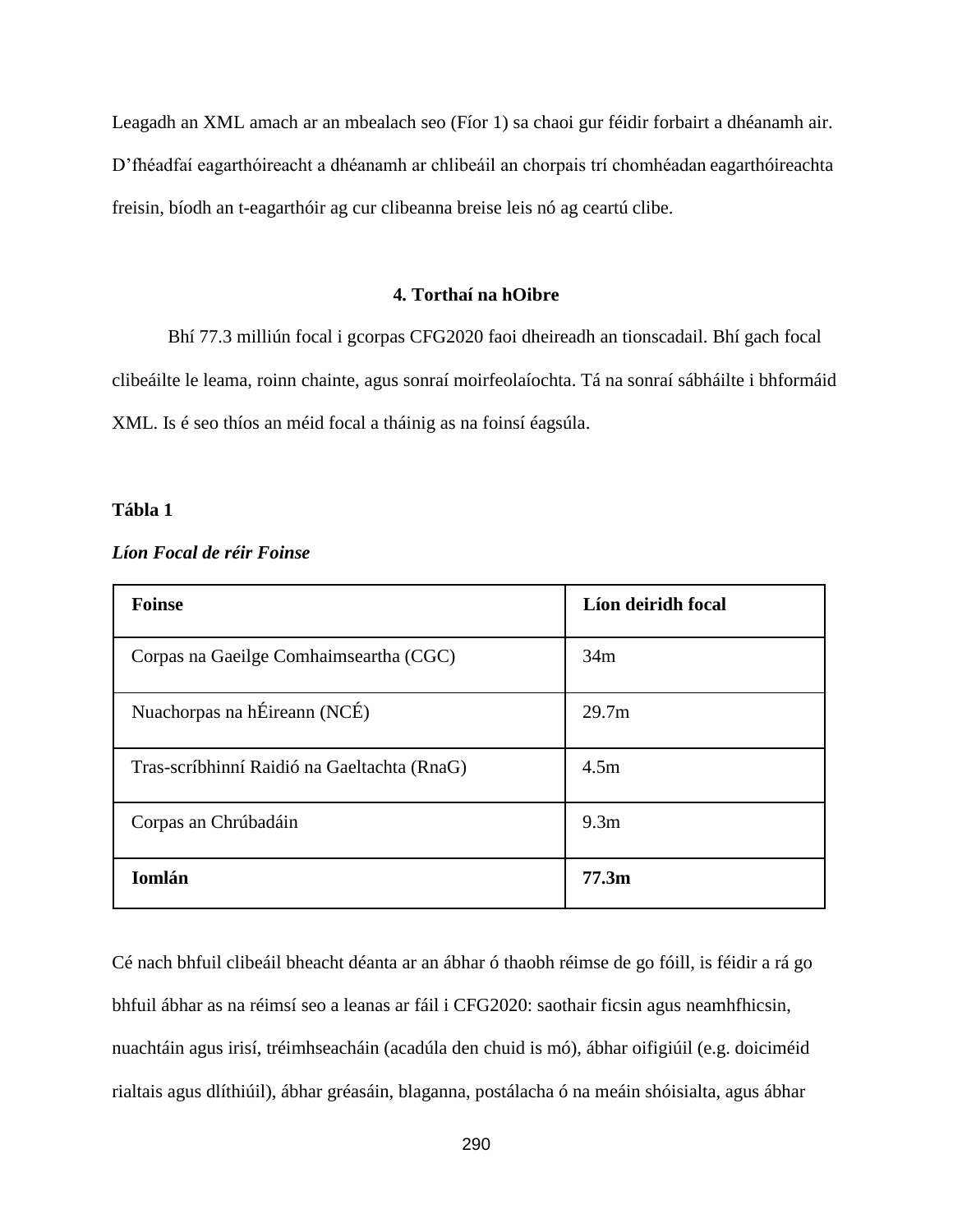cráifeach. B'as NCÉ a tháinig formhór an ábhair (~12% den iomlán) nach mbaineann le foinsí nuachta ná le saothair litríochta, amhail an t-ábhar dlí agus an t-ábhar oideachasúil. Má tá deis ann CFG2020 a fhorbairt amach anseo moltar díriú go sonrach ar ábhar as réimsí nach réimsí na nuachta agus na litríochta iad, mar shampla spórt (rialacha cluichí Gaelacha agus agallaimh le himreoirí, mar shampla), dlí agus oideachas.

Ábhar urlabhra atá i 6% de na focail in CFG2020 bunaithe ar c. 320 uair a chloig de thaifeadtaí raidió. Ní dhearnadh aon tiomsú corpais ar an ábhar tras-scríofa atá in úsáid in CFG2020. Níl aon fhorluí idir an t-ábhar tras-scríofa in CFG2020 agus an t-ábhar a úsáideadh in Uí Dhonnchadha (2013). Ba ghá caitheamh leis an ábhar tras-scríofa seo mar bhailiúchán trasscríbhinní seachas corpas urlabhra mar sin. Rinneadh obair mhór leis an mbailiúchán trasscríbhinní seo a chruthú, agus infheistíocht nach beag, agus is foinse sonraí é arbh fhiú go mór forbairt a dhéanamh air.

Baineann téacsanna CFG2020 leis an tréimhse 1883–2020. É seo ráite, is beag téacs ó dheireadh an 19ú haois agus ó thús an 20ú haois atá sa chorpas (féach *Fíor 2: Líon focal in CGC agus NCÉ de réir na bliana*). Baineann na seansonraí sin le NCÉ amháin (cé gur tiomsaíodh formhór an chorpais sin ó shonraí a cruthaíodh ón mbliain 2000 i leith).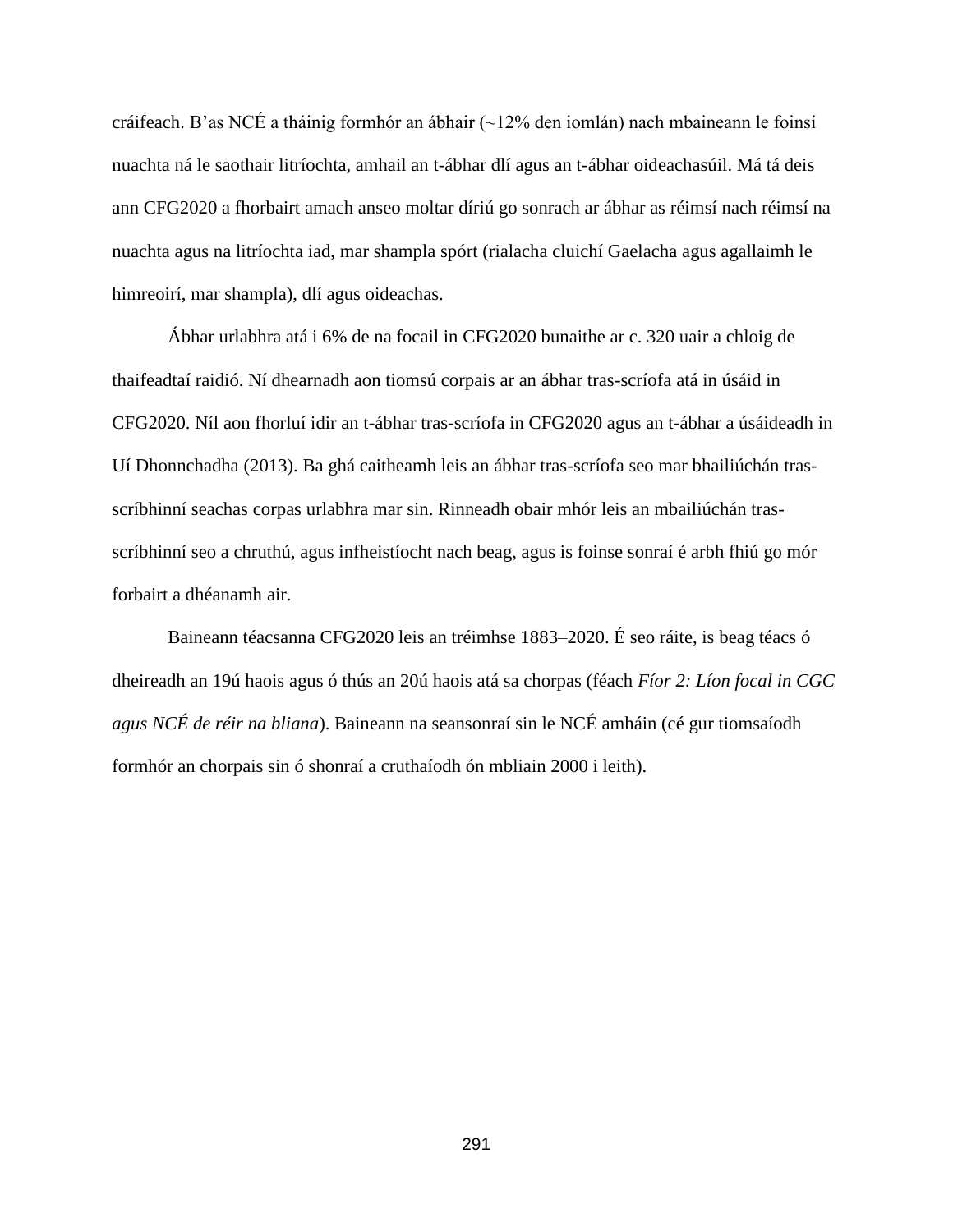#### **Fíor 2**



# *Líon Focal in CGC agus NCÉ de réir Bliana*

Tabharfaidh an léitheoir faoi deara go bhfuil an líon focal thuas measartha íseal don tréimhse 2005–2014 agus don tréimhse 2019–2020 i gcomparáid leis na tréimhsí 2000–2004 agus 2015– 2018. Cé nach raibh bliain ar leith sannta leis na sonraí a tógadh ó Chorpas an Chrúbadáin i gcónaí, baineann 1.8 milliún focal ó na meáin shóisialta leis na blianta 2013–2017, baineann 1.5 milliún focal le hóráidí rialtais ón tréimhse 2003–2017, agus baineann 6 mhilliún focal le blaganna a foilsíodh idir na blianta 2005 agus 2020. Tá obair shaibhrithe de dhíth ar mheiteashonraí an ábhair seo ón gCrúbadán ó thaobh an dáta de ach is léir go gcuideoidh siad le cothromaíocht níos fearr a bhaint amach ó bhliain go bliain sa tréimhse 2000–2020. Anuas air sin, tá c. 10.5 milliún focal a tháinig ó CGC agus NCÉ nach bhfuil bliain ar leith luaite leo sna meiteashonraí ar chúiseanna éagsúla (tá an líon focal seo luaite leis an mbliain 0 in *Fíor 2* thuas). Fágann sé sin nach bhfuil bliain luaite le 13.8% den ábhar (breis agus 10 milliún focal). Tiomsaíodh thart ar leathmhilliún de na focail atá in NCÉ as foinsí a foilsíodh roimh an mbliain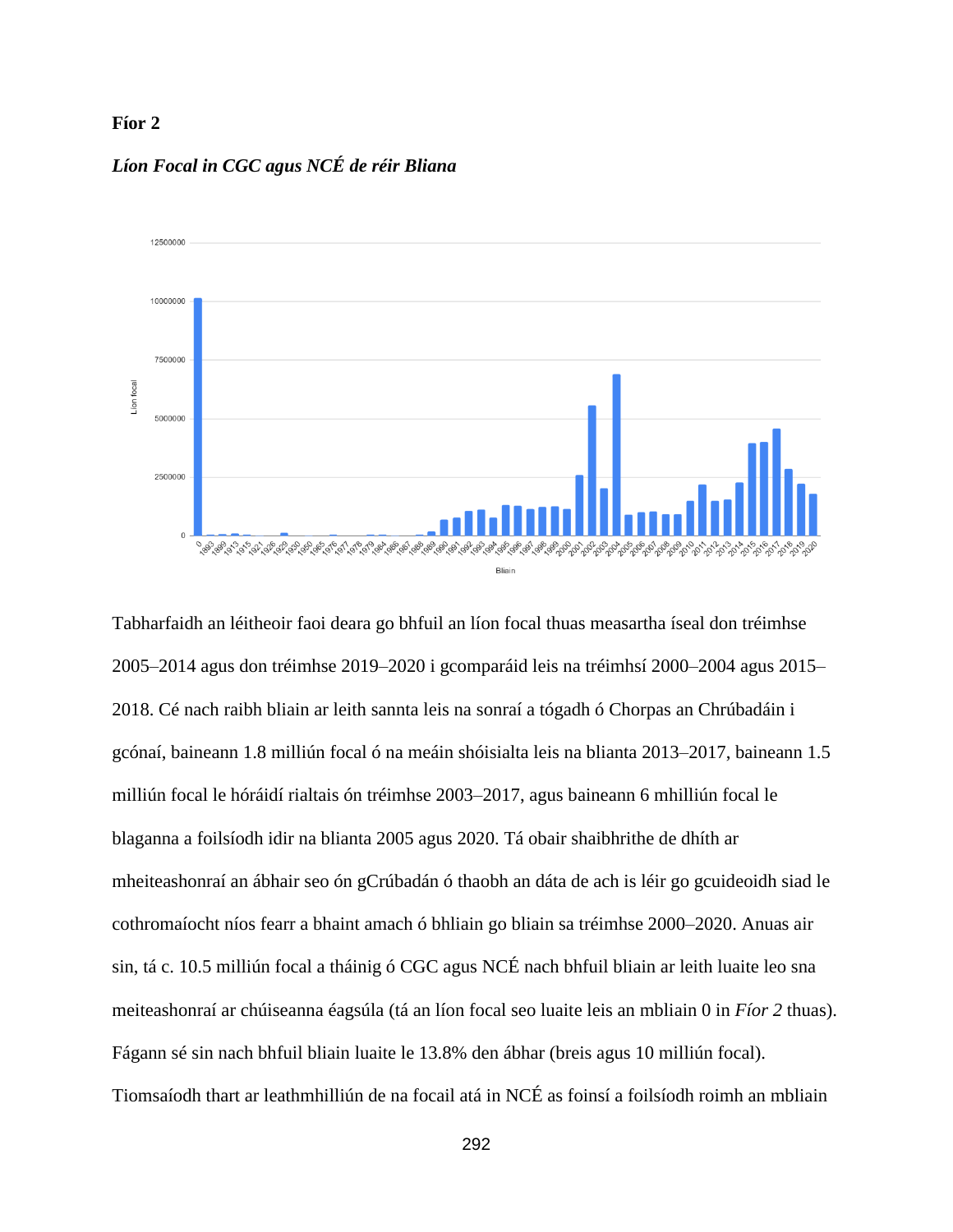1977, is é sin, sular foilsíodh *Foclóir Gaeilge-Béarla* (Ó Dónaill 1977). Tá sé i gceist ag na húdair anailís a dhéanamh ar an tionchar a d'imreofaí ar inneachar an chorpais dá mbainfí an tábhar seo (ar sciar an-bheag den chorpas iomlán é) as CFG2020.

Cruthaíodh liostaí minicíochta as na téacschomharthaí uile in CFG2020. Is iad seo a leanas na deich n-ainmfhocal, na deich mbriathar agus na deich n-aidiacht nó dobhriathar is airde minicíochta sa chorpas.

## **Tábla 2**

| Ainmfhocal | <b>Briathar</b> | <b>Aidiacht / Dobhriathar</b> |
|------------|-----------------|-------------------------------|
| Gaeilge    | bhí             | eile                          |
| duine      | tá              | amach                         |
| daoine     | atá             | maith                         |
| chuid      | bhfuil          | mór                           |
| lá         | raibh           | anois                         |
| chéile     | bheith          | isteach                       |
| áit        | dhéanamh        | amháin                        |
| teanga     | dúirt           | nua                           |
| am         | mbeadh          | ansin                         |
| deireadh   | dul             | anseo                         |

*Na Focail is Airde Minicíochta in CFG2020*

Ní haon ionadh go bhfuil formhór na mbriathra san aimsir chaite agus san aimsir láithreach, agus formhór an chorpais ag baint leis an litríocht agus le míreanna nuachta, réimsí ina mbíonn cur síos ar shuíomh agus chomhthéacs go minic. Bíonn ainmfhocail a thagraíonn do dhaoine agus do chúrsaí ama coitianta in an-chuid teangacha, ach tá liosta ainmfhocal seo na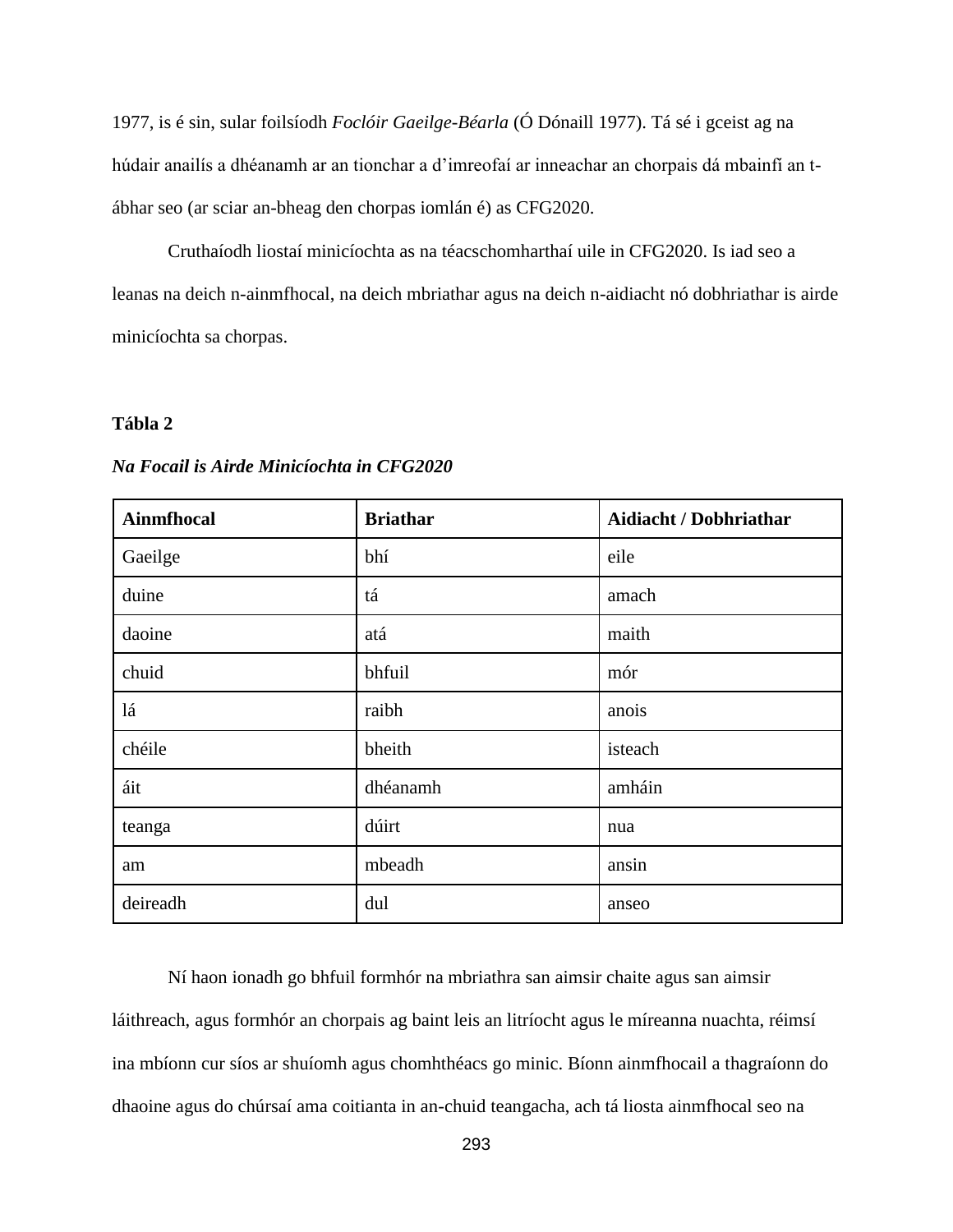Gaeilge éagsúil agus focal ann ("Gaeilge") a thagraíonn do chúrsaí teanga. Dar linn go bhfuil an focal "Gaeilge" ar an ainmfhocal is airde minicíochta ar chúpla cúis. Ós rud é gur mionteanga í an Ghaeilge tharlódh sé go mbíonn pobal na teanga ag cur is ag cúiteamh faoi chúrsaí teanga go measartha minic i gcomparáid le pobail teanga eile. Anuas air seo, tá eagraíochtaí agus ócáidí go leor ann a bhfuil an focal úd san áireamh ina n-ainmneacha (e.g. Foras na Gaeilge, Seachtain na Gaeilge) agus a bhíonn faoi chaibidil go rialta sna meáin. Féach an spléachadh seo de na téacschomharthaí is airde minicíochta a bhí rangaithe mar ainmfhocail san *Oxford English*  Corpus (OEC) agus sa *Corpus of Contemporary American English* (COCA)<sup>11</sup>.

# **Tábla 3**

| Focal  | Rangú de réir minicíochta in<br><b>OEC/COCA</b> |
|--------|-------------------------------------------------|
| one    | 35/51                                           |
| time   | 55/52                                           |
| people | 61/62                                           |
| year   | 63/54                                           |
| back   | 81/108                                          |
| two    | 84/80                                           |
| way    | 90/84                                           |
| day    | 98/90                                           |

*Na Focail is Airde Minicíochta in OEC agus COCA*

<sup>&</sup>lt;sup>11</sup> Aithnítear nach ainmfhocail i gcónaí cuid acu seo, ach rangaigh na corpais úd mar ainmfhocail ar dtús iad nuair a bhí an céad focal is airde minicíochta á bhfoilsiú acu. Bíonn an deacracht chéanna ann sa Ghaeilge le leithéidí "dó", "déanamh", "is", agus focail eile nach iad.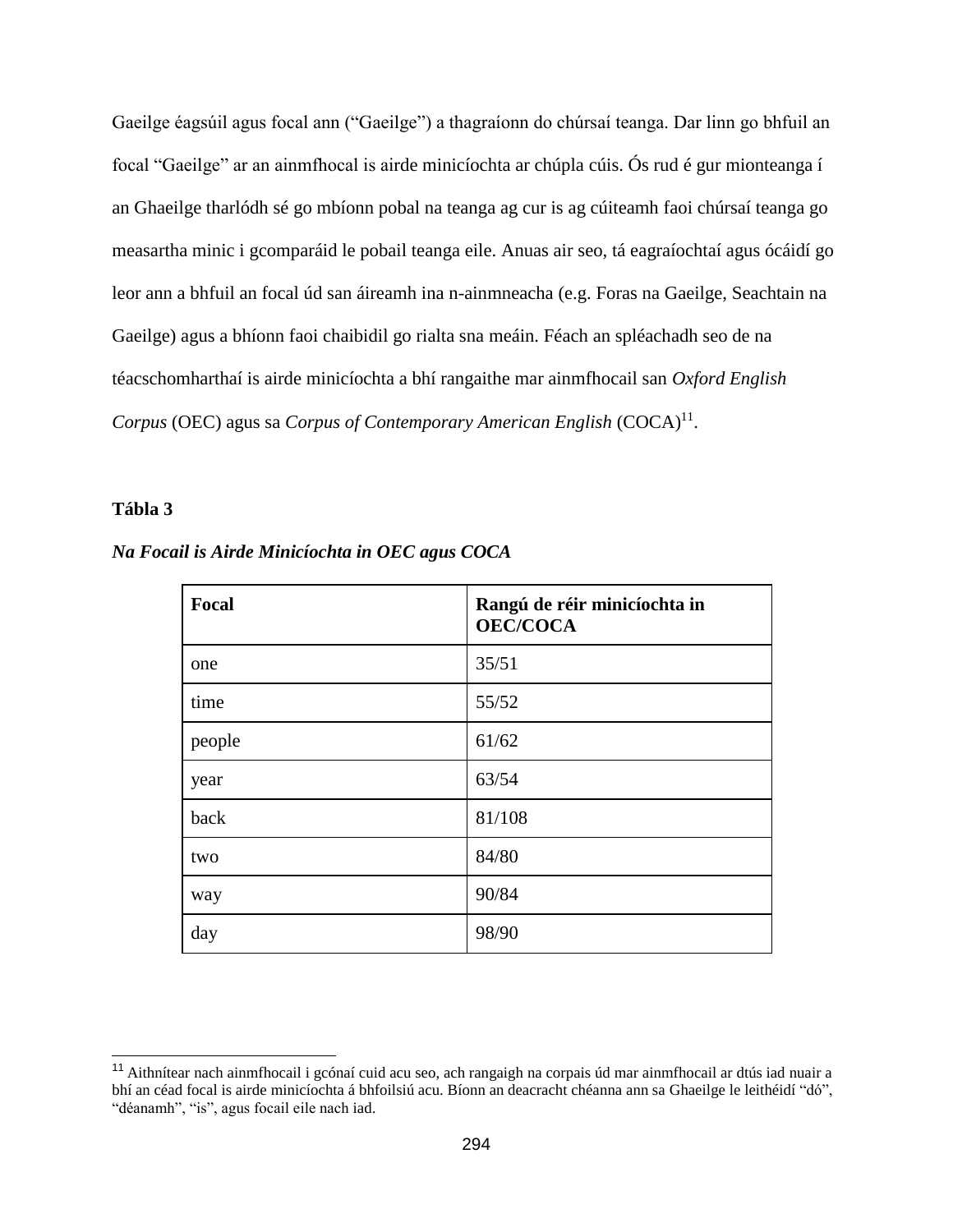I réimse na teangeolaíochta corpais déantar tomhas ar shaibhreas léacsach corpais trí chóimheas cineál:téacschomhartha (*type:token ratio*) corpais éagsúla a ríomh agus a chur i gcomparáid lena chéile. Is tomhas an-simplí é a úsáideadh den chéad uair in Johnson (1944) agus a úsáidtear go fóill, go deimhin bhí an coibhéas in úsáid ag Biber ina fhoilseachán ceannródaíoch (Biber, 1988). Tá scór ard níos saibhre ná scór íseal ach is tomhas an-simplí é nach n-insíonn an scéal ar fad. Is fiú cuimhneamh nach n-áiríonn tomhas cineál:téacschomhartha an saibhreas ilfhoclach atá ag corpas, agus gheobhfadh corpas a luann an-chuid ainmneacha éagsúla daoine scór saibhris níos airde toisc gur focail éagsúla na hainmneacha sin ar fad — rud atá le tabhairt san áireamh agus ábhar ó na meáin shóisialta agus ó Dháil Éireann sna sonraí ó Chorpas an Chrúbadáin.

#### **Tábla 4**

| <b>Foinse</b>                               | Scór Cineál: Téacschomhartha | Líon Cineál sa Chorpas |  |  |  |  |
|---------------------------------------------|------------------------------|------------------------|--|--|--|--|
| <b>CFG2020</b>                              | 1.121%                       | 866,696                |  |  |  |  |
| <b>Fothacar de Chorpas an</b><br>Chrúbadáin | 4.537%                       | 422,046                |  |  |  |  |
| NCÉ                                         | 1.206%                       | 355,951                |  |  |  |  |
| CGC                                         | 0.874%                       | 297,046                |  |  |  |  |
| <b>Tras-scríbhinní RnaG</b>                 | 1.529%                       | 68,805                 |  |  |  |  |

*Torthaí na hAnailíse Cóimheas Cineál:Téacschomhartha*

Léamh amháin ar na staitisticí seo ná go mbaineann na corpais a tharraingíonn ar réimsí éagsúla an scór is airde amach. Tá clúdach níos fairsinge réimsí i gCorpas an Chrúbadáin seo agus in NCÉ i gcomparáid le CGC, mar shampla. Is fiú cuimhneamh go n-éiríonn sé níos deacra agus níos deacra scór ard a choimeád de réir mar a éiríonn corpas níos mó. Féach scór CFG2020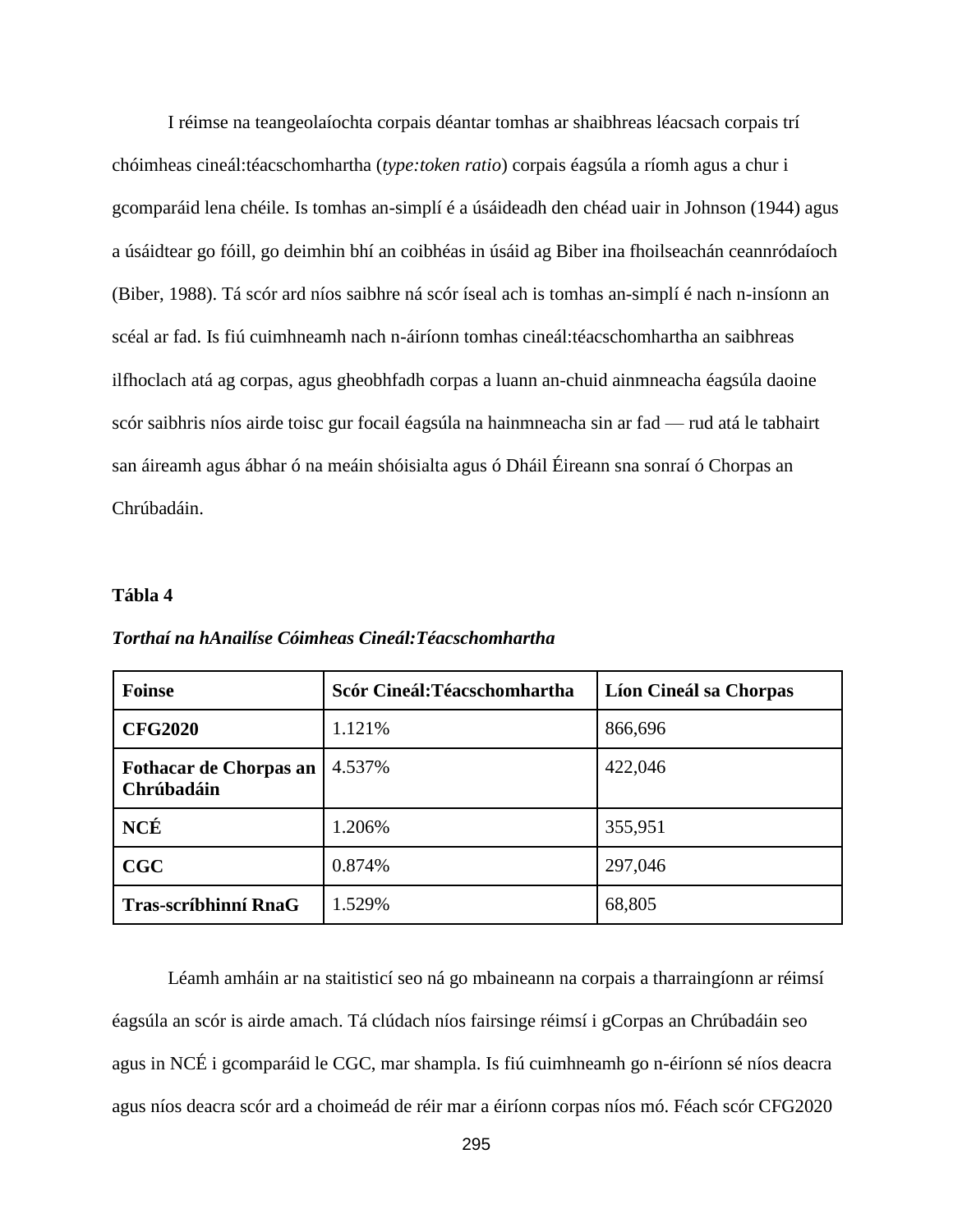i gcomparáid le scór fhothacar an Chrúbadáin, atá ina chuid de CFG2020 dar ndóigh. Meastar, áfach, go bhfuil CGC saibhir ar bhealaí eile nach raibh deis iad a thomhas le linn an tionscadail seo. Ceaptar go bhfuil CGC an-saibhir ag leibhéal ilfhoclach, cuir i gcás, le comhlogaíochtaí agus frásaí a nochtadh. Bunaíodh an tátal seo ar an liosta 2-gram go 3-gram a gineadh as na foinsí uile, agus a bhfuil cur síos orthu i dTábla 5. Meastar go n-aimseofar struchtúir in ábhar urlabhra thras-scríbhinní RnaG nach n-aimseofaí in ábhar scríofa, agus go mbeidh idir shaibhreas agus luach breise ag baint leo siúd.

## **Táble 5**

| <b>Foinse</b>                               | Líon 2-3gram uathúil sa<br>bhfoinse | Líon 2-3gram uathúil sa<br>bhfoinse normalaithe de<br>réir an mhilliún focal |  |  |
|---------------------------------------------|-------------------------------------|------------------------------------------------------------------------------|--|--|
| <b>CFG2020</b>                              | 41,821,073                          | 568,994                                                                      |  |  |
| CGC                                         | 21,053,393                          | 619,217                                                                      |  |  |
| <b>NCÉ</b>                                  | 18,442,855                          | 620,971                                                                      |  |  |
| <b>Tras-scríbhinní RnaG</b>                 | 1,272,910                           | 282,882                                                                      |  |  |
| <b>Fothacar de Chorpas an</b><br>Chrúbadáin | 1,062,221                           | 114,217                                                                      |  |  |

# *Torthaí na hAnailíse n-Graim*

Níl meiteashonraí uile na bhfoinsí corpais ag teacht le chéile, ar ndóigh. Bíonn ábhar CGC agus NCÉ sannta ar an tslí chéanna ó thaobh ábhar nuachta de, is é sin, go bhfuil gach doiciméad as an iris Nós in CGC luiate le Nós agus bíonn gach doiciméad as an iris Feasta in NCÉ luaite le Feasta. Ní mar seo atá i gcás na leabhar, in CGC bíonn leabhair sannta leis an teach foilseacháin agus in NCÉ bíonn gach leabhar sannta leis an údar. D'fhág sé sin go raibh ceithre bhailiúchán is fiche luaite le CGC, trí bhailiúchán le tras-scríbhinní Raidió na Gaeltachta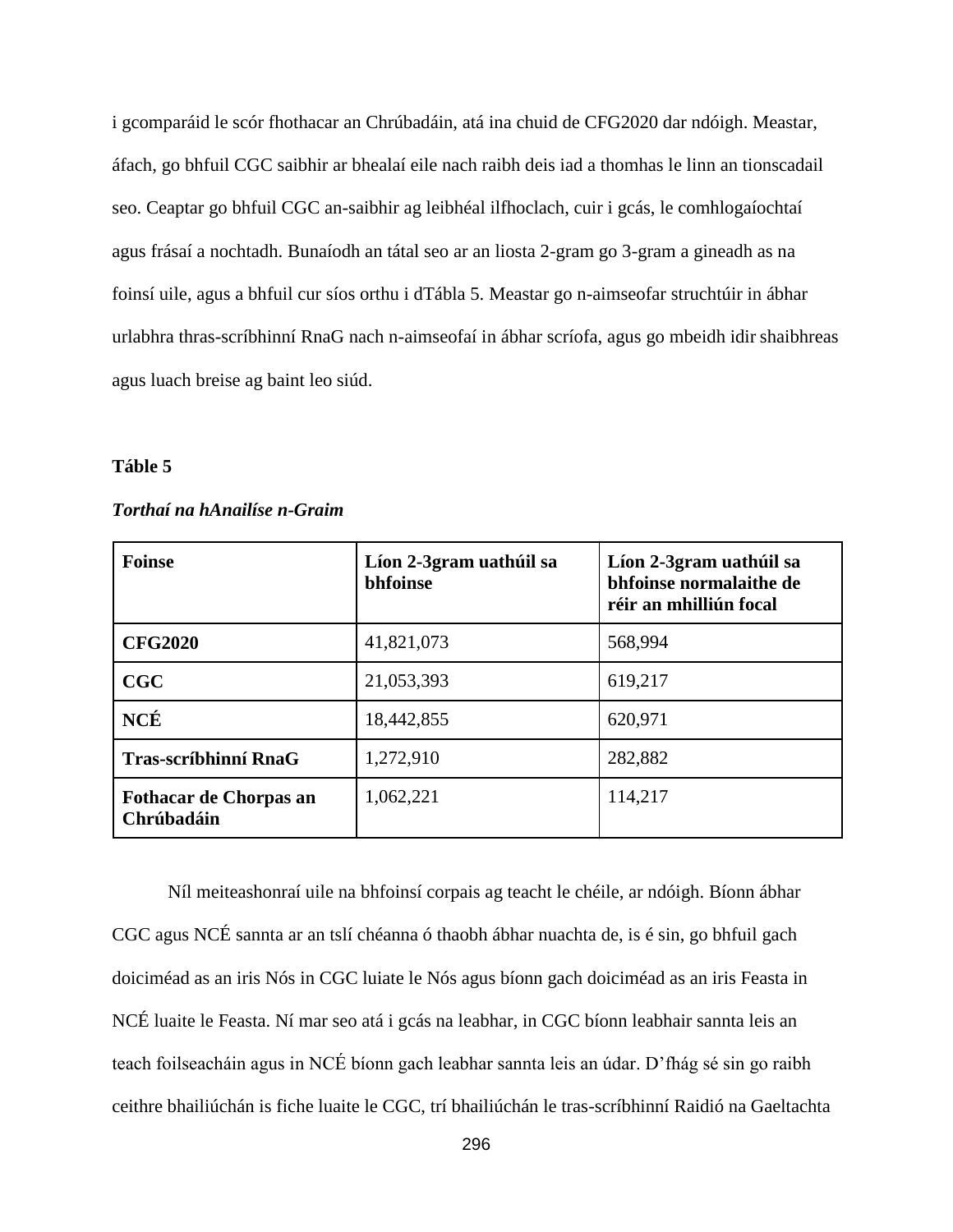agus trí mhór-bhailiúchán<sup>12</sup> le Corpas an Chrúbadáin. Ní raibh de rogha ann i gcas NCÉ, áfach, ach caitheamh leis mar mhórbhailiúchán amháin go fóill. Tá na bailiúcháin seo léirithe i bhFíor 2 thíos.

# **Fíor 2**



# *CFG2020 de réir Bailiúcháin*

Is fiú a lua freisin go bhfuil meiteashonraí sannta le hábhar NCÉ a dhéanann cur síos ar chanúint an údáir, nach mbíonn luaite le foinse ar bith eile in CFG2020. Anuas air seo, tá taifeadadh déanta ar na húdair a bhí ina gcainteoirí dúchais i meiteashonraí NCÉ agus ar na téacsanna ar aistriúcháin iad freisin. Níl aon ábhar aistrithe i measc ábhar CGC.

<sup>12</sup>D'fhéadfaí na blaganna aonair a scagadh ina gceann agus ina gceann, nó caitheamh leo uile mar bhailiúchán amháin a dhéanann ionadaíocht ar ábhar ón mblagaisféar.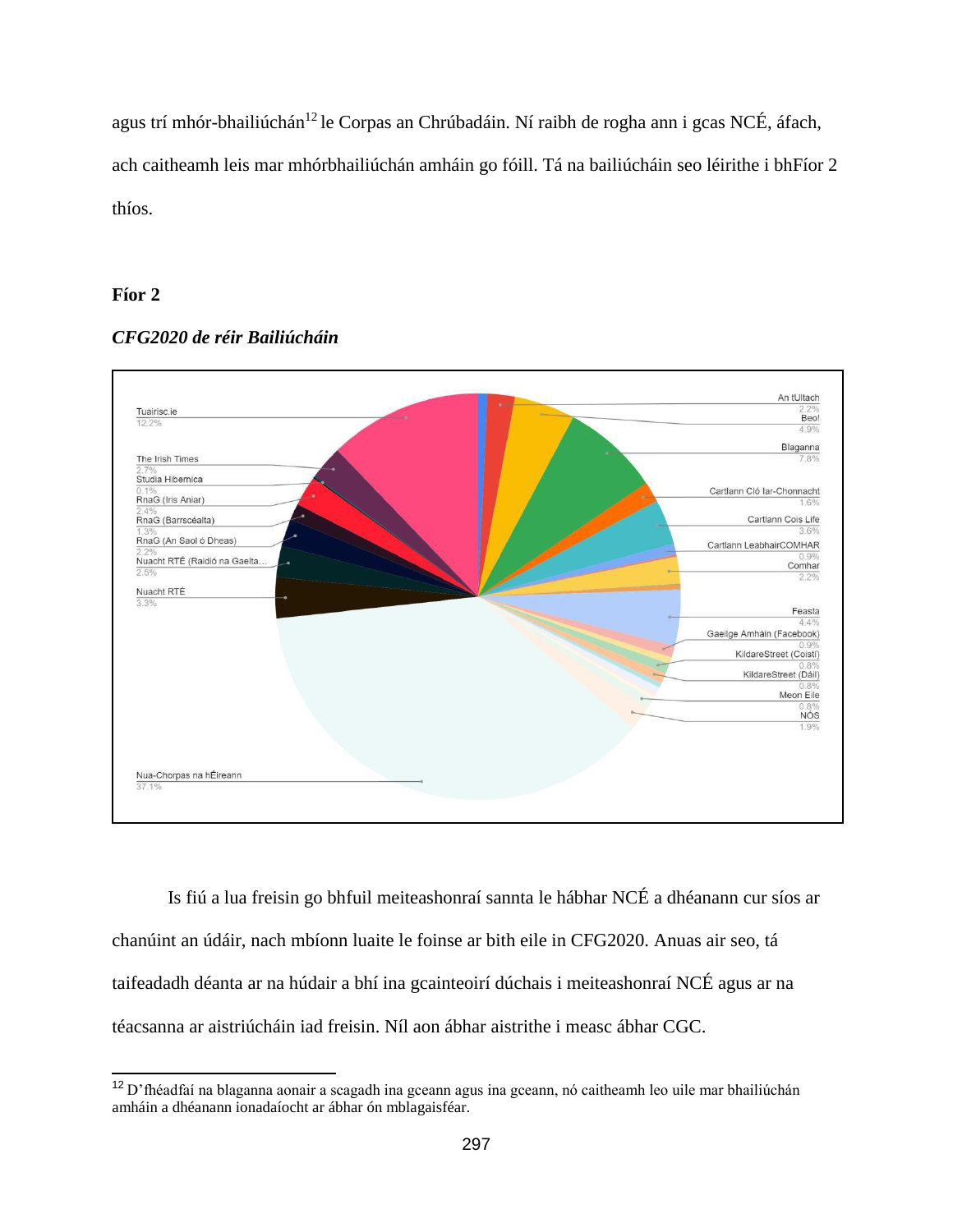Rinneadh anailísí iniúchta na ranna seo le spléachadh a fháil ar inneachar CFG2020. Is ar mhaithe leis an bpleanáil agus le seiceáil na hoibre a rinneadh iad — cur chuige a bhí fiúntach agus torthúil.

# **5. Suíomh Gréasáin don Chuardach**

Is ar shuíomh CGC [\(www.gaois.ie/ga/corpora/monolingual/\)](http://www.gaois.ie/ga/corpora/monolingual/) a tógadh an suíomh nua príobháideach a forbraíodh don tionscadal seo, tá an chuma chéanna ar an dá leathanach cuardaigh ach caithfear logáil isteach ar shuíomh Gaois le húsáid a bhaint as CFG2020.

# **Fíor 3**

| $\left  \frac{1}{2} \right $ gaois.ie                             |                                                                                                                                                                                                                                                                                                                                                                         | ainmie dúchasie logainmie téarmaie & Micheál. v |  |                     | Gaeilge   English |
|-------------------------------------------------------------------|-------------------------------------------------------------------------------------------------------------------------------------------------------------------------------------------------------------------------------------------------------------------------------------------------------------------------------------------------------------------------|-------------------------------------------------|--|---------------------|-------------------|
|                                                                   | Téarmaíocht v<br>Nathanna<br>Sloinnte<br>Teicneolaíocht v<br>Corpais v                                                                                                                                                                                                                                                                                                  |                                                 |  | GRÚPA TAIGHDE GAOIS |                   |
|                                                                   |                                                                                                                                                                                                                                                                                                                                                                         |                                                 |  | Fúinne              |                   |
|                                                                   |                                                                                                                                                                                                                                                                                                                                                                         |                                                 |  | Nuachtlitir         |                   |
| CORPAIS & BUNACHAIR<br>TÉARMAÍOCHTA                               | Cuardaigh focal nó frása i nGaeilge                                                                                                                                                                                                                                                                                                                                     |                                                 |  | Blag                |                   |
| Corpas na Gaeilge<br>Comhaimseartha                               | Q                                                                                                                                                                                                                                                                                                                                                                       |                                                 |  |                     |                   |
| Corpas Comhthreomhar<br>Béarla-Gaeilge de Théacsanna<br>Reachtúla | Modh cuardaigh<br><sup>®</sup> An frása seo gan athrú O Cuardach leathan                                                                                                                                                                                                                                                                                                |                                                 |  |                     |                   |
| Corpas Foclóireachta na Gaeilge                                   |                                                                                                                                                                                                                                                                                                                                                                         |                                                 |  |                     |                   |
| Téarmaíocht                                                       | Corpas Foclóireachta na Gaeilge                                                                                                                                                                                                                                                                                                                                         |                                                 |  |                     |                   |
| CORPAS FOCLÓIREACHTA NA GAEILGE                                   | Tá obair phíolótach á dhéanamh ag Gaois i rith 2020 chun acmhainn nua corpais a chur ar fáil do                                                                                                                                                                                                                                                                         |                                                 |  |                     |                   |
| Maidir leis an gcuardach corpais                                  | thionscadal foclóireachta Fhoras na Gaeilge (agus d'úsáideoirí eile amach anseo). Beidh an obair seo                                                                                                                                                                                                                                                                    |                                                 |  |                     |                   |
| Liostaí minicíochta                                               | luachmhar ann féin agus mar chéad chéim de thionscadail féideartha eile chun corpas údarásach<br>náisiúnta don Ghaeilge a fhorbairt agus a chur ar fáil. Is é príomhsprioc na céime píolótaí seo corpais<br>éagsúla atá tiomsaithe cheana ag Foras na Gaeilge, ag Gaois agus ag an Ollamh Kevin Scannell a<br>thabhairt le chéile faoi chomhéadan inchuardaithe amháin. |                                                 |  |                     |                   |
|                                                                   | De bharr shrianta cóipchirt, níl rochtain phoiblí ar an gCorpas Foclóireachta ar fáil faoi láthair.                                                                                                                                                                                                                                                                     |                                                 |  |                     |                   |

# *Comhéadan Cuardaigh CFG2020*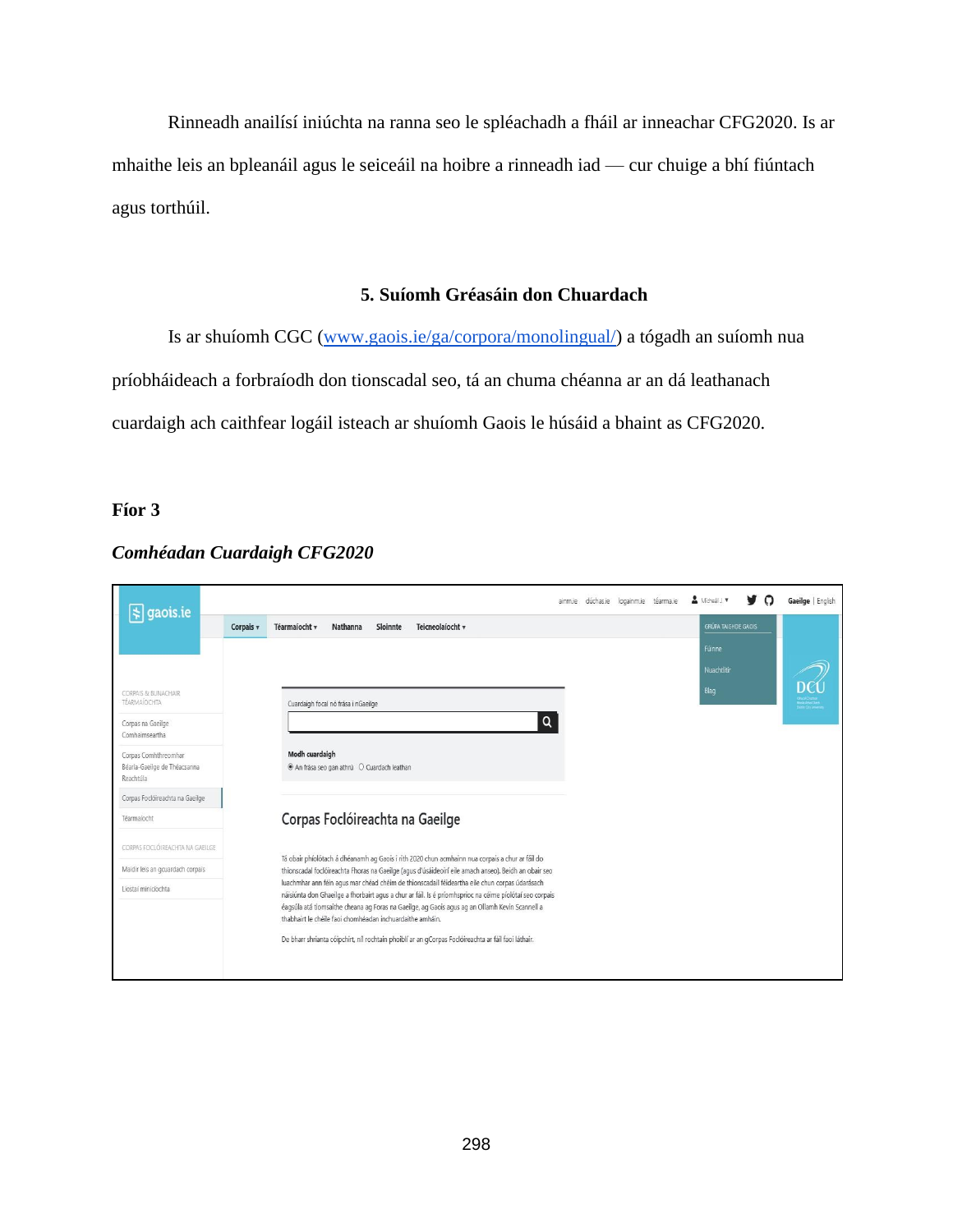# **Fíor 4**

# *Leathanach le Liostaí Minicíochta agus Seachtháirgí a Íoslódáil*

| gaois.ie                         |           |               |                                                                                                                                                                                                                                                                                                                                                                                          |                                                   |                               | ainm.ie dúchas.ie logainm.ie téarma.ie |  | Micheál J. v               | v | റ | Gaeilge   English      |
|----------------------------------|-----------|---------------|------------------------------------------------------------------------------------------------------------------------------------------------------------------------------------------------------------------------------------------------------------------------------------------------------------------------------------------------------------------------------------------|---------------------------------------------------|-------------------------------|----------------------------------------|--|----------------------------|---|---|------------------------|
|                                  | Corpais v | Téarmaíocht v | Nathanna<br>Sloinnte                                                                                                                                                                                                                                                                                                                                                                     | Teicneolaíocht v                                  |                               |                                        |  | <b>GRÚPA TAIGHDE GAOIS</b> |   |   |                        |
|                                  |           |               |                                                                                                                                                                                                                                                                                                                                                                                          |                                                   |                               |                                        |  | Fúinne                     |   |   |                        |
|                                  |           |               |                                                                                                                                                                                                                                                                                                                                                                                          |                                                   |                               |                                        |  | Nuachtlitir                |   |   |                        |
| CORPAS FOCLÓIREACHTA NA GAEILGE  |           |               | Liostaí minicíochta                                                                                                                                                                                                                                                                                                                                                                      |                                                   |                               |                                        |  | Blag                       |   |   | $\mathbf{D}\mathbf{C}$ |
| Cuardach                         |           |               |                                                                                                                                                                                                                                                                                                                                                                                          |                                                   |                               |                                        |  |                            |   |   |                        |
| Maidir leis an gcuardach corpais |           |               | Cruthaíodh na liostaí seo d'fhoireann thionscadal foclóireachta Fhoras na Gaeilge agus d'fhoireann                                                                                                                                                                                                                                                                                       |                                                   |                               |                                        |  |                            |   |   |                        |
| Liostaí minicíochta              |           |               | taighde Gaois amháin. Iarrtar ar úsáideoirí gan na sonraí seo a roinnt ar pháirtithe eile. Moltar na<br>comhaid a scriosadh tar éis iad a úsáid. Tá sé seo riachtanach ar ríomhairí roinnte. Níl teorainn leis an<br>méid uaireanta is féidir le húsáideoirí a leagan féin a íoslódáil. Cuirtear gach liosta ar fáil mar chomhad<br>qnáth-théacs (.txt) i bhfillteán comhbhrúite (.zip). |                                                   |                               |                                        |  |                            |   |   |                        |
|                                  |           | Dáta          | Ainm an chomhaid                                                                                                                                                                                                                                                                                                                                                                         | Cur síos                                          | Méid (neamh-<br>chomhbhrúite) |                                        |  |                            |   |   |                        |
|                                  |           | 2021-02-23    | CFG_tok_01032021_gan_fleiscín.zip                                                                                                                                                                                                                                                                                                                                                        | Gach téacschomhartha<br>(fleiscíní as an áireamh) | 10 MB                         |                                        |  |                            |   |   |                        |
|                                  |           | 2021-02-23    | CFG tok 01032021.zip                                                                                                                                                                                                                                                                                                                                                                     | Gach téacschomhartha                              | <b>12 MB</b>                  |                                        |  |                            |   |   |                        |
|                                  |           |               |                                                                                                                                                                                                                                                                                                                                                                                          |                                                   |                               |                                        |  |                            |   |   |                        |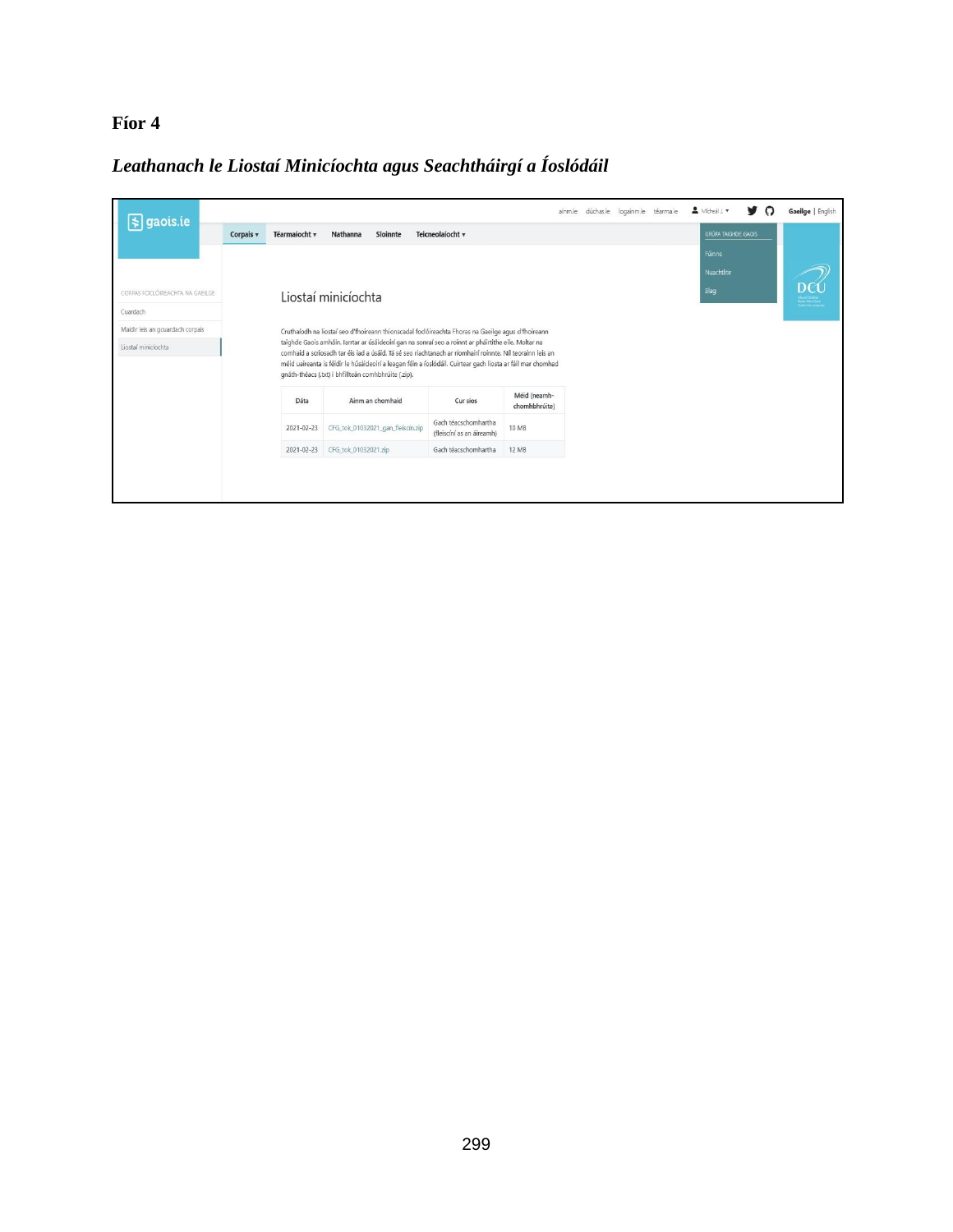# **Fíor 5**

*Cuardach ar an bhFocal "cuardach"*



Mar chuid de CGC, forbraíodh bunachar sonraí coibhneasta SQL Server chun bailiúcháin, doiciméid agus deighleáin an chorpais a stóráil agus a innéacsú ar mhaithe le luas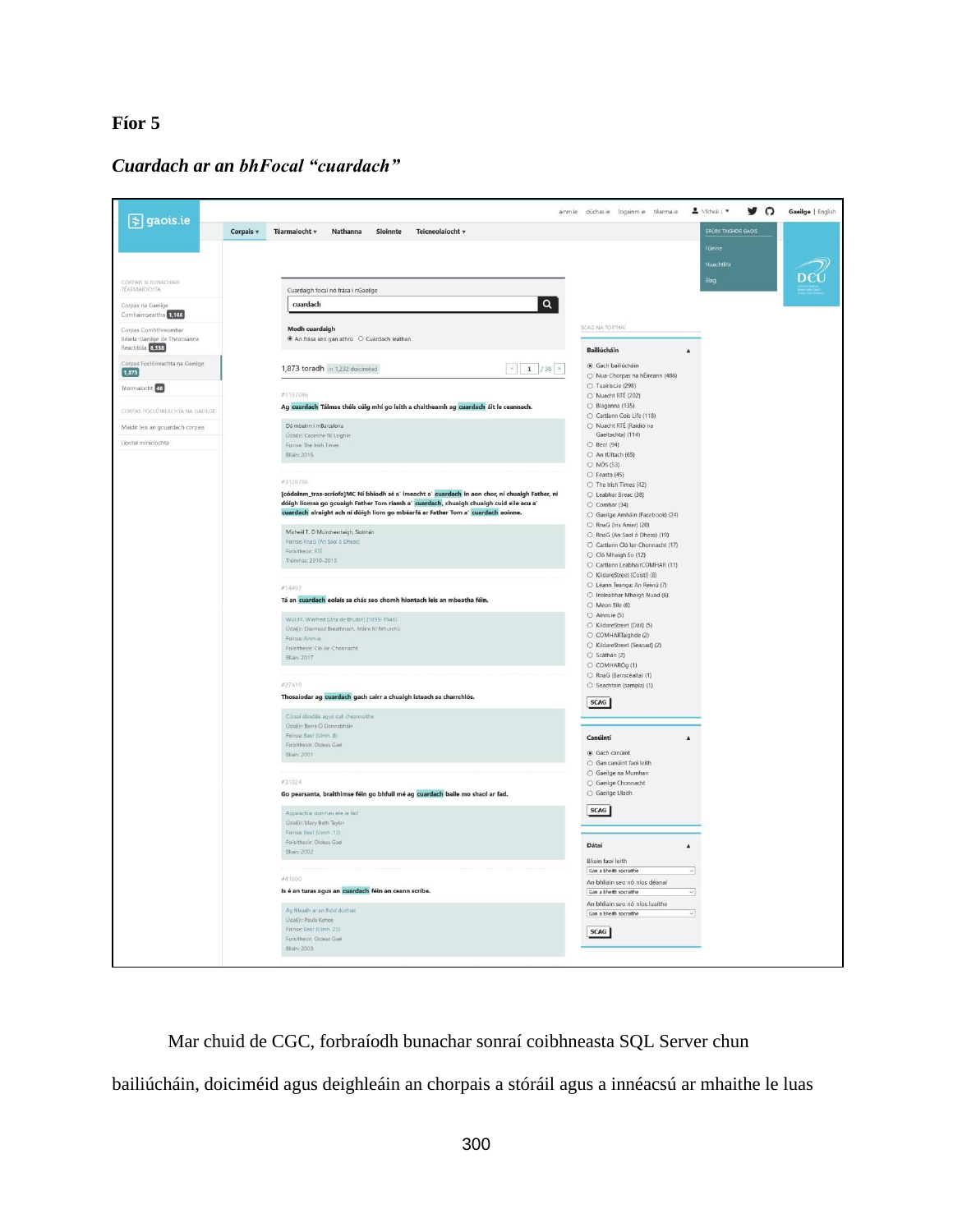cuardaigh, agus comhéadan cuardaigh gréasáin chun na deighleáin seo a chuardach thar an idirlíon. Cuireann an comhéadan seo ar chumas an úsáideora cuardach lántéacs a dhéanamh sa chorpas trí théarma cuardaigh aonair nó frása ilfhoclach a chlóscríobh isteach i mbosca cuardaigh. Tá dhá mhodh cuardaigh ar fáil, ceann a aimsíonn torthaí ina bhfuil na téarmaí cuardaigh le fáil leis an litriú céanna agus san ord céanna inar clóscríobhadh iad sa bhosca cuardaigh, agus ceann a aimsíonn torthaí ina bhfuil leaganacha infhillte agus leaganacha malartacha de na téarmaí cuardaigh. Ní gá gurb ionann ord na bhfocal sna torthaí agus ord na bhfocal sna téarmaí cuardaigh sa chuardach seo. Tugtar áiseanna scagtha de réir bailiúcháin agus de réir foirmeacha na bhfocal don úsáideoir. Tá an scagaire foirmeacha focal bunaithe ar ollliosta péirí leamaí-téacschomharthaí.<sup>13</sup>

I leagan CFG2020 den chomhéadan, tá na feidhmeanna cuardaigh agus scagtha céanna ar fáil is atá ar fáil i gcomhéadan poiblí CGC. Anuas orthu seo, forbraíodh dhá scagaire breise do CFG2020, is é sin scagaire canúintí (le gach canúint nó canúint faoi leith a roghnú) agus scagaire blianta (le bliain faoi leith nó raon blianta a roghnú). Rinneadh optamú suntasach ar an mbunachar chun go mbeadh luas an chuardaigh fós sásúil agus an líon focal ardaithe ó 33.5m i CGC go 77.3 milliún focal i CFG2020. Rinneadh roinnt feabhsuithe i gcur i láthair na meiteashonraí freisin. Déanfar na forbairtí seo ar fad a chur i bhfeidhm ar chomhéadan CGC ar ball, le go mbeidh an dá chomhéadan mar a chéile. Cruthaíodh leathanach breise ar chomhéadan príobháideach CFG2020 ar a gcrochtar na liostaí minicíochtaí agus aon seachtháirgí eile a bhaineann leis an tionscadal seo.

<sup>&</sup>lt;sup>13</sup> URL: https://github<u>.com/michmech/lemmatization-lists</u>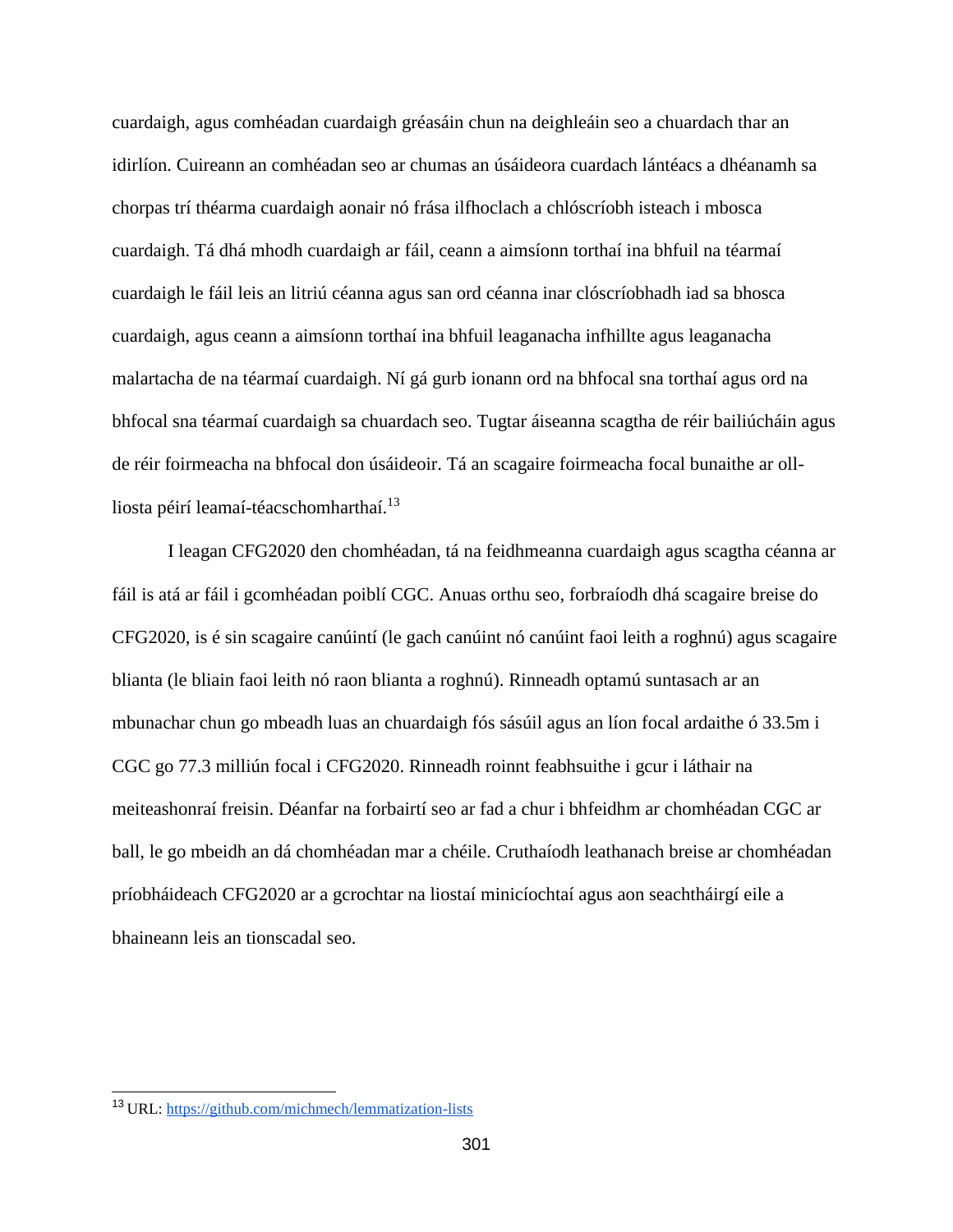#### **6. Conclúid agus Pleananna Forbartha**

Léiríonn an tionscadal seo gur féidir corpas fiúntach a thiomsú in achar gearr trí leas a bhaint as sonraí corpais ó fhoinsí éagsúla idir shean agus nua. Bhí dúshláin le sárú chun comhleanúnachas a dheimhniú i dtaca le formáidí, córais chlibeála agus cúinsí cóipchirt ach tá an toradh an-sásúil: corpas 80 milliún focal, é clibeáilte de réir ranna cainte agus inchuardaithe ar go leor bealaí. Ní hin le rá, áfach, nach bhféadfaí é a fheabhsú agus creideann na húdair go bhfuil an scóip agus an mhais chriticiúil in CFG2020 anois chun tionscadal náisiúnta corpais don Ghaeilge a bhunú air.

Aithníodh bearnaí áirithe in CFG2020 le linn an tionscadail agus d'aimsigh an fhoireann taighde foinsí a líonfadh na bearnaí sin, agus foinsí a chuirfeadh le méid agus caighdeán an chorpais freisin. Creideann na húdair go bhféadfaí corpas ardchaighdeáin clibeáilte Gaeilge 150- 200 milliún focal a sholáthar faoin mbliain 2025, ceann a bheadh sách téagartha agus sách ionadaíoch chun a bheith mar bhunchloch do réimse leathan tionscadal taighde. Chuige sin theastódh infheistíocht fhadtéarmach chun líon na dtéacsanna a mhéadú, chun caighdeán an ábhair a fheabhsú, chun uirlisí nua próiseála agus cuardaigh a fhorbairt agus chun modhanna éagsúla rochtana a chruthú a chuirfeadh an t-ábhar ar fáil don oiread páirtithe leasmhara agus is féidir.

Bhí tionscadal CFG2020 dírithe ar riachtanais na foclóireachta agus fiú dá gcloífí leis an sprioc sin amháin bheadh sé riachtanach an corpas a mhéadú a thuilleadh agus é a choinneáil cothrom le dáta le téacsanna úra chun bearnaí a líonadh agus chun cothromaíocht a chothú idir réimsí agus canúintí, idir ábhar scríofa agus ábhar urlabhra. Bheadh sé inmhianaithe, chomh maith, áiseanna breise cuardaigh corpais a chur le comhéadan Gaois a fhreagródh níos fearr do riachtanais an taighde foclóireachta. Anuas ar an gcuardach simplí agus frásaí atá ann cheana,

302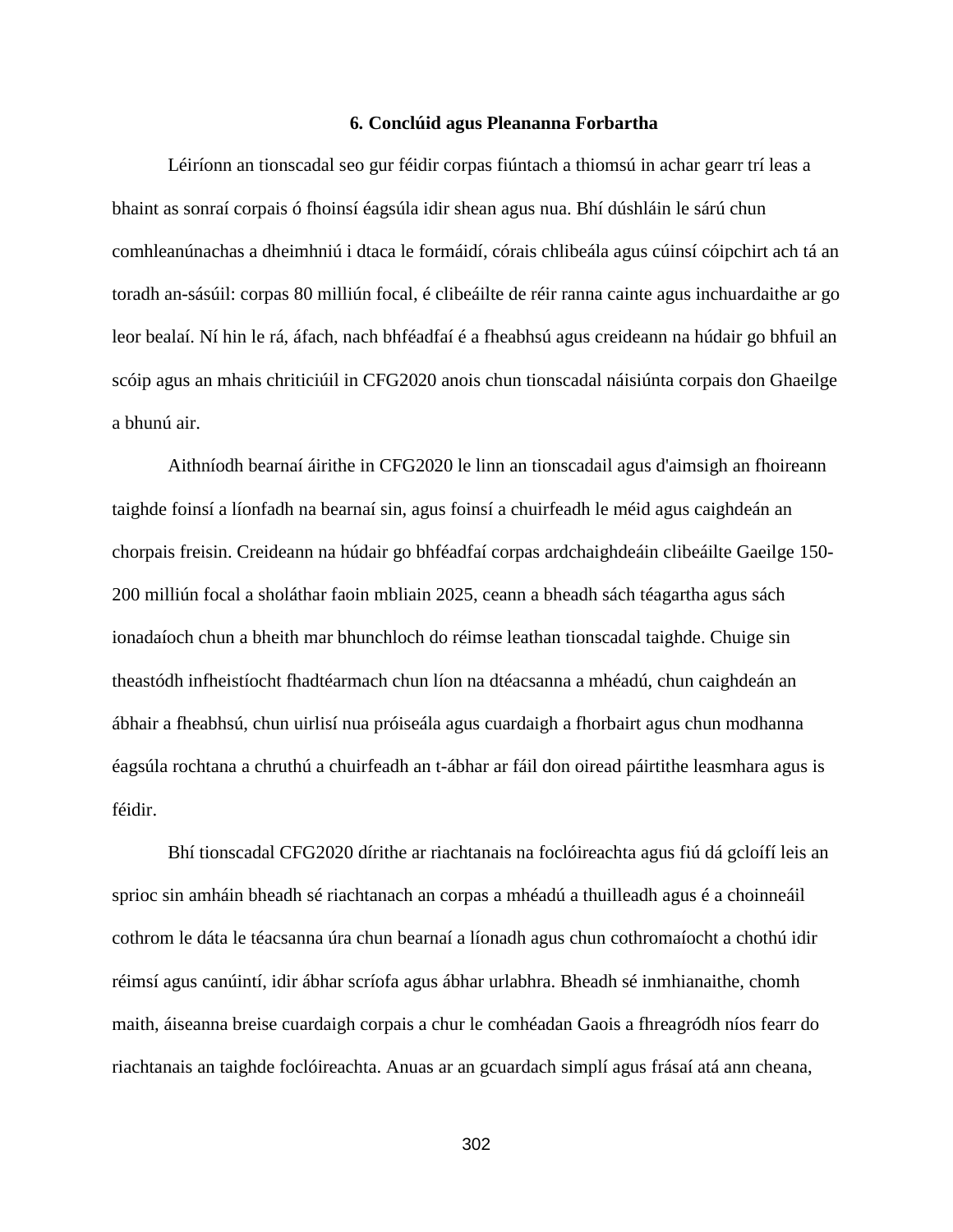theastódh cuardach leamaí, cuardach ranna cainte, agus cuardach casta le carachtair speisialta nó sloinn rialta. Maidir le cur i láthair na dtorthaí, theastódh feidhmeanna cuardaigh de réir na comhchordachta le nascacht inlíne chuig meiteashonraí le samplaí maithe foclóireachta a léiriú.

Creideann na húdair, áfach, nár ghá don tionscadal seo a bheith teoranta don fhoclóireacht amháin agus gur cheart féachaint leis an leas is fearr agus is fairsinge a bhaint as an ábhar. D'fhéadfaí tacair éagsúla sonraí ón gcorpas a phacáistiú mar tháirgí ar leith agus iad a chur ar fáil d'úsáideoirí de réir a gcuid riachtanas — an t-ábhar urlabhra amháin mar shampla. Bheadh na sonraí nó seachtháirgí corpais a thiomsófaí i dtionscadal náisiúnta mar seo ar fáil do thaighdeoirí agus do thionscadail taighde eile amach anseo. Creideann na húdair go spreagfadh sé sin taighde idirdhisciplíneach corpais ar ghnéithe éagsúla den Ghaeilge chomhaimseartha, lena n-áirítear an teangeolaíocht, teagasc na Gaeilge, an ríomhaistriúchán agus teicneolaíochtaí teanga, an téarmeolaíocht agus, ar ndóigh, an fhoclóireacht, rud a chinnteodh go bhfaighfí luach ar airgead as an infheistíocht a bheadh de dhíth chun tionscadal mar seo a bhunú agus a bhuanú. Is fada tionscadal náisiúnta corpais de dhíth ar an nGaeilge agus tá súil ag na húdair gur céim bheag i dtreo na sprice sin é CFG2020.

#### **Nóta buíochais**

Táimid buíoch de na heagarthóirí agus na hintéirnigh i ngrúpa taighde Gaois a chabhraigh leis an obair ar fad a rinneadh ar an tionscadal seo, chomh maith le Ronan Doherty a d'oibrigh ar an tionscadal mar chonraitheoir teicniúil. Táimid buíoch de na foilsitheoirí agus sealbhóirí cóipchirt ar fad a sholáthar na téacsanna a chuir ar ár gcumas an obair seo a dhéanamh. Is iad Foras na Gaeilge a mhaoinigh an tionscadal agus bhí comhoibriú dlúth i gceist leis an Eagarthóir

303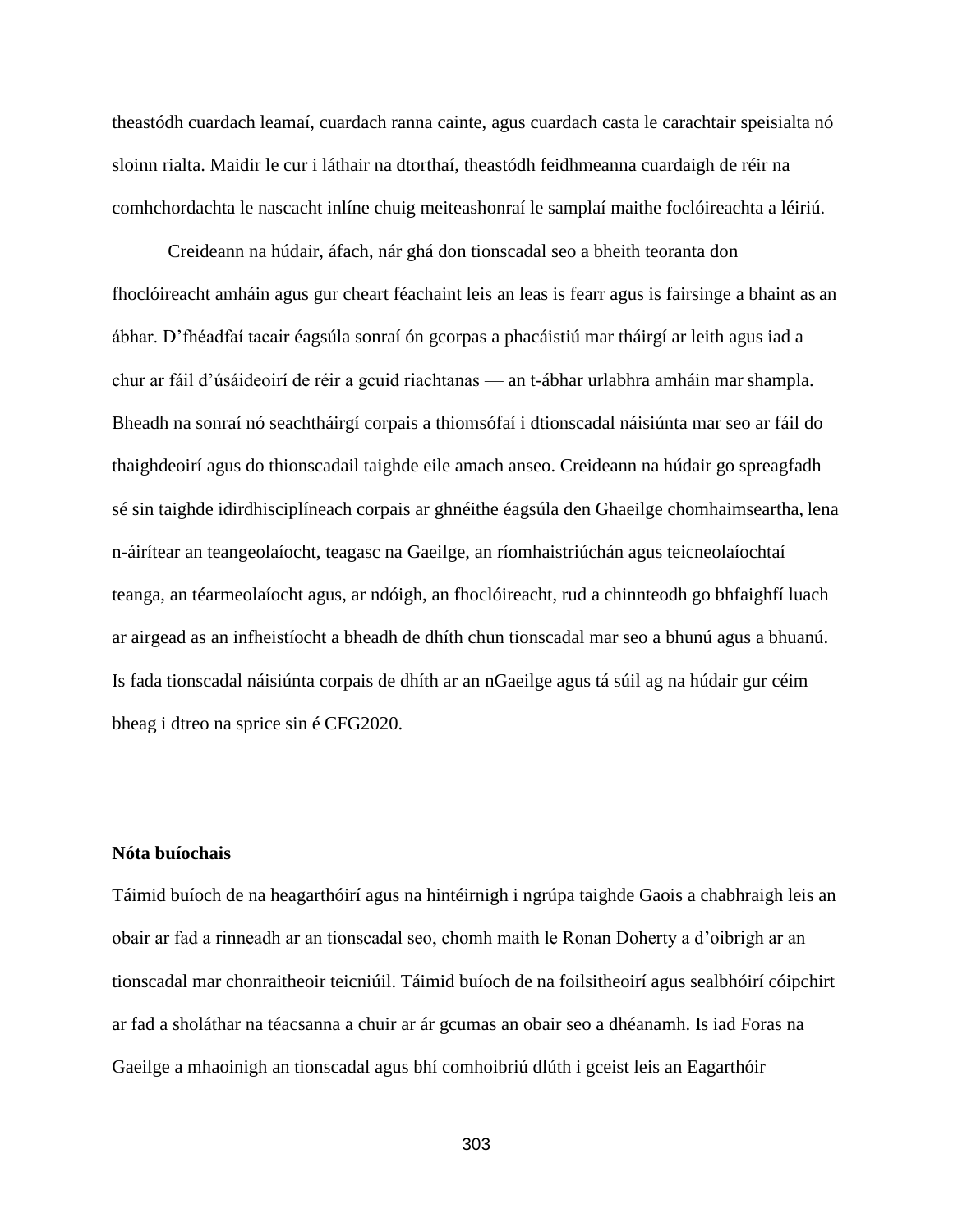Foclóireachta, an Dr Pádraig Ó Mianáin agus leis an mBainisteoir Tionscadail i Rannóg na Foclóireachta, Cormac Breathnach.

#### **Tagairtí**

- Biber D. (1988). *Variation across speech and writing*. Cambridge University Press.
- Johnson, W. (1944). Studies in language behavior: I. A program of research. In *Psychological Monographs 56*(2): 1–15.

Judge, J., Ní Chasaide, A., Ní Dhubhda, R., Scannell, K. P. & Uí Dhonnchadha, E. (2012). *The Irish language in the digital age: An Ghaeilge sa ré dhigiteach*. <https://tinyurl.com/h6hkdpc>

Kilgarriff, A., Rundell, M. & Uí Dhonnchadha, E. (2006). Efficient corpus development for lexicography: Building the New Corpus for Ireland. *Language Resources & Evaluation*. 40. 127-152. [https://www.tcd.ie/slscs/assets/documents/staff/nci\\_nlej.pdf](https://www.tcd.ie/slscs/assets/documents/staff/nci_nlej.pdf)

- Knight, D., Loizides, F. & Neale, S*.* (2020a). Developing computational infrastructure for the CorCenCC corpus: The National Corpus of Contemporary Welsh. *Language Resources & Evaluation*.<https://doi.org/10.1007/s10579-020-09501-9>
- Knight, D., Morris, S., Fitzpatrick, T., Rayson, P., Spasić, I., & Thomas, E. M. (2020b). The National Corpus of Contemporary Welsh: Project Report | Y Corpws Cenedlaethol Cymraeg Cyfoes: Adroddiad y Prosiect.<https://arxiv.org/abs/2010.05542>
- Nic Pháidín, C. (2008). Corpus planning for Irish: Dictionaries and terminology. In *A new view of the Irish language*. (lgh. 93–107). Cois Life.

Ó Dónaill, N. (1977). *Foclóir Gaeilge-Béarla*. An Gúm.